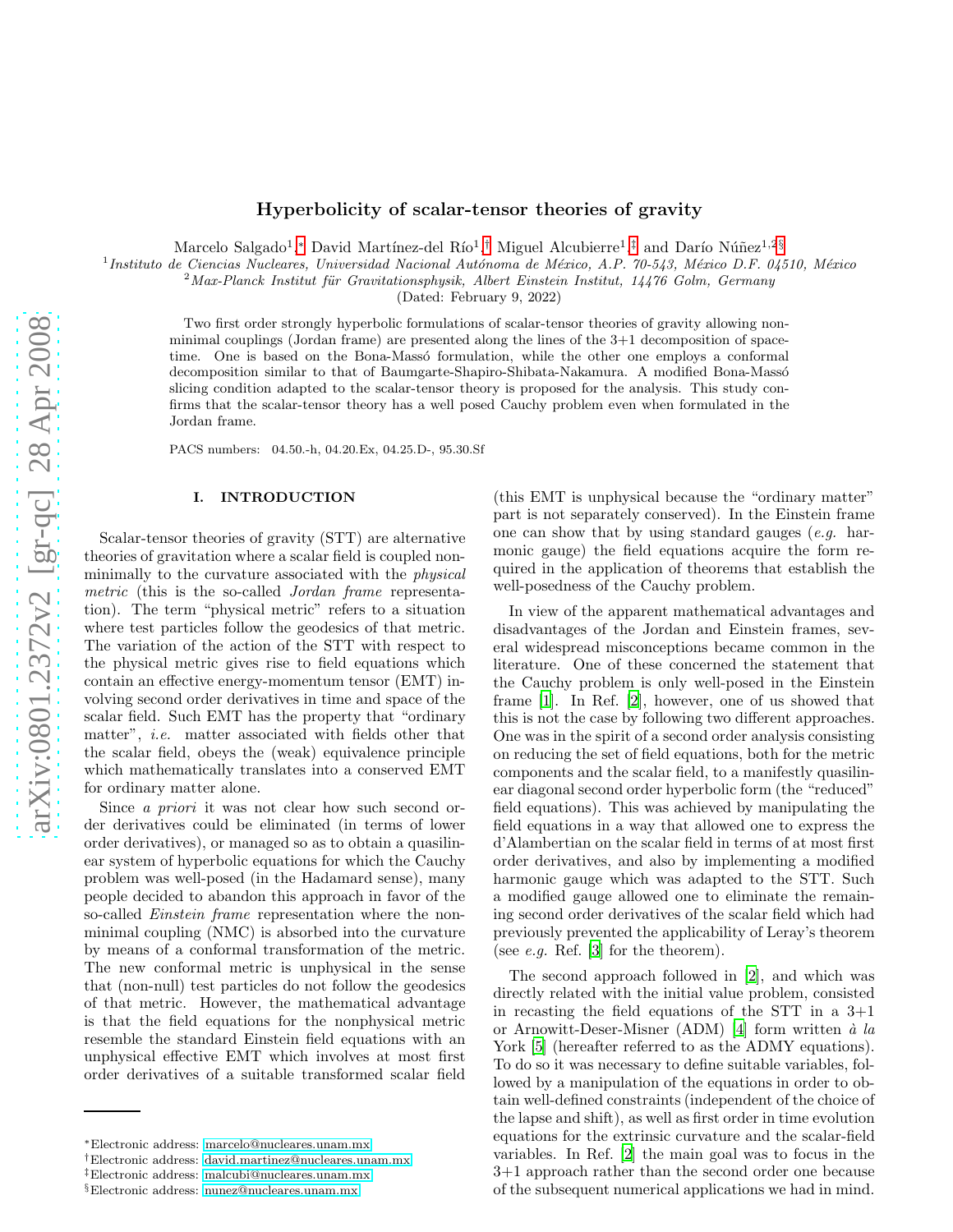In fact, almost all the modern codes used in numerical relativity are based on first order in time formulations, and therefore we wanted to adapt them for the analysis of phenomena in STT.

Now, when taking the limit of pure general relativity (GR) (*i.e.* no no-minimal coupling), the  $3+1$  equations presented in [\[2\]](#page-13-1) reduce to the standard ADMY equations with a minimally coupled scalar field plus ordinary matter sources. It is well-known that the ADMY equations are not strongly hyperbolic (see [\[6\]](#page-13-5) for a detailed discussion), and therefore the corresponding equations for STT described in [\[2\]](#page-13-1) were expected not to be strongly hyperbolic either. As already mentioned in [\[2\]](#page-13-1), such equations were only the first step towards a first order strongly hyperbolic system for which the well-posedness of the Cauchy problem could be established.

The aim of this paper is then to fill that gap, and to obtain a first order strongly hyperbolic system of partial differential equations based on the 3+1 equations of [\[2\]](#page-13-1). Actually, we will show here two such systems: one that is related to the Bona-Massó-Seidel-Stela (BMSS) formulation [\[7](#page-13-6)] (which in turn is based on the Bona-Massó (BM) formulation  $[8]$ ), and a second one based on the Baumgarte-Shapiro-Shibata-Nakamura (BSSN) conformal decomposition [\[9,](#page-13-8) [10](#page-13-9)]. As was done in [\[2\]](#page-13-1), a modified BM slicing condition will be used for the STT, while the shift vector will be taken as an a priori given function of the coordinates.

A last comment about the Jordan vs. Einstein frame is in order. In [\[2\]](#page-13-1) it was a matter of principle to show that the Cauchy problem could be well formulated in the Jordan frame. It then became clear that there was no fundamental reason to continue using the Einstein frame. After all, the Jordan frame is the one associated with the (physical) quantities that are to be confronted with the observations. Moreover, the constraint and evolution equations are not more involved than those of usual GR, so from a numerical point of view the use of the Jordan frame does not add much complexity to the analysis. On the other hand, the direct use of the Jordan frame allows a better physical interpretation of the results and avoids the potential problems that might arise in the Einstein frame in cases when the conformal transformations back to the physical metric are not well-defined. Finally, it has been argued that some of the energy densities associated with the Jordan frame effective EMT (JFEMT) are not positive definite and may therefore be unphysical, and also the corresponding ADM mass could then become negative. While it is certainly true that the JFEMT does not satisfy the energy conditions in general, it is very likely that any physical configuration consistent with observations will not carry (total) negative energy. This is because the deviations of any alternative theory from GR are presumably very small in order to reproduce many of the current observations (cf. Ref. [\[11\]](#page-13-10)).

Actually, in any viable STT cosmology it turns out that the total energy density of the Universe is always positive, even when taking into account the negative contributions due to the NMC [\[12,](#page-13-11) [13,](#page-13-12) [14,](#page-13-13) [15](#page-13-14)]. Again, this is because the scalar-field contributions (positive or negative) to the total energy density should be in agreement with several observations related to the past and present history of the Universe. For instance, the expansion rate of the Universe modified by the NMC contributions has to be consistent with the one required to produce the correct abundance of primordial nucleosynthesis [\[12\]](#page-13-11). In addition, the density perturbations in STT should also match the Cosmic Microwave Background data. In other words, a STT cosmology which produces a total effective negative energy density of the Universe at any given epoch will surely not be consistent with observations. By the same token, in a consistent STT cosmology the negative contributions (if any) are to be naturally suppressed by the positive ones, providing a consistent Universe.

In the case of astrophysical applications (e.g. neutron star models) within a class of STT with a positive definite NMC function (which implies a positive definite effective gravitational "constant"), the ADM mass turns to be always positive despite the negative contributions to the energy density due to the NMC [\[16\]](#page-13-15). Moreover, the value of the NMC cannot be very high as otherwise the corresponding STT would put in jeopardy the agreement with the binary pulsar observations [\[17\]](#page-13-16).

Of course, the nice thing about matter fields satisfying the energy conditions is the applicability of several theorems (e.g. positive mass theorems and singularity theorems; see [\[3\]](#page-13-2) and references therein). However, the fact that the JFEMT does not satisfy the energy conditions in general simply indicates that the theorems cannot say anything about the positivity of mass or the formation of singularities in this case. This is not a problem of physical but of mathematical character. But again, the nonpositive definite terms arising from the NMC will be surely bounded if the STT in hand is to be consistent with the current observations and experiments, and therefore the nice features of an EMT respecting the energy conditions will also very likely appear in any observationally consistent STT. Of course, all these arguments are only sustained by numerical experiments when constructing viable phenomenological models (in cosmology and compact objects), and therefore do not constitute a theorem. It would then be quite interesting to explore the possibility of proving positive energy and singularity theorems in the Jordan frame if one can bound the non-positive definite contribution associated with the JFEMT.

This paper is organized as follows. In Sec. [II](#page-2-0) we introduce the STT and the 3+1 equations described in [\[2\]](#page-13-1). The notation of several variables will be slightly modified relative to Ref. [\[2\]](#page-13-1) in order to match with the one usually employed in numerical relativity. In Sec. [III](#page-4-0) a fully first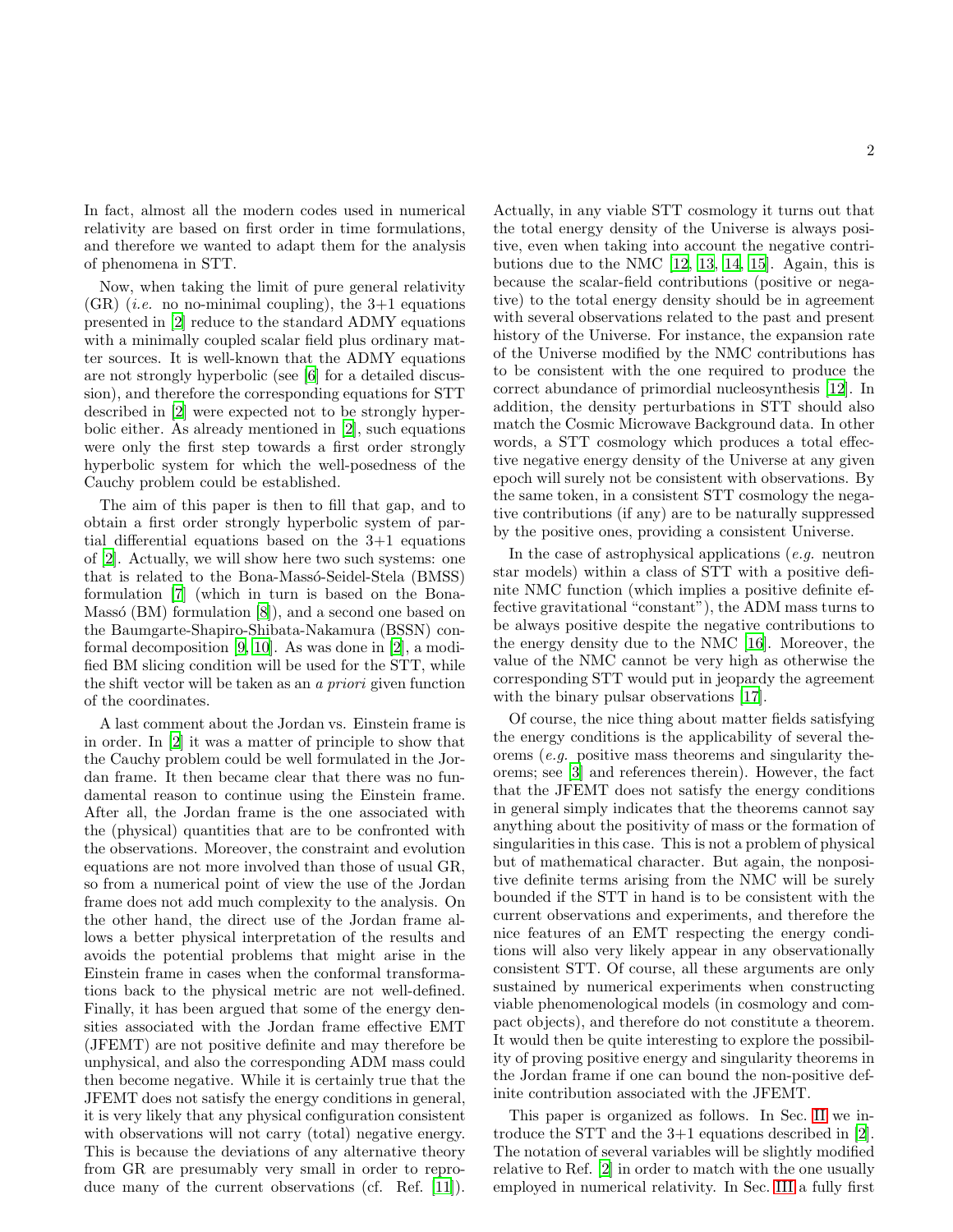order strongly hyperbolic system of the field equations of STT is obtained along the lines of the BMSS and BSSN formulations of GR. We conclude with a discussion of future numerical applications of the hyperbolic systems presented here. Finally, in Appendix A we include the complete set of equations for both formulations, and in Appendix B we introduce a simple example to complement the ideas of Sec. [III.](#page-4-0)

## <span id="page-2-0"></span>II. SCALAR-TENSOR THEORIES OF GRAVITY

The general action for STT with a single scalar field is given by

<span id="page-2-1"></span>
$$
S[g_{ab}, \phi, \psi] = \int \left\{ \frac{F(\phi)}{16\pi G_0} R - \frac{1}{2} (\nabla \phi)^2 - V(\phi) \right\} \sqrt{-g} d^4 x
$$
  
+ 
$$
S_{\text{matt}}[g_{ab}, \psi], \qquad (2.1)
$$

with  $\phi$  the nonminimally coupled scalar field, and where  $\psi$  represents collectively the matter fields, *i.e.* fields other than  $\phi$ , and  $G_0$  is the usual gravitational constant. (we use units such that  $c = 1$ ).

The representation of the STT given by Eq. [\(2.1\)](#page-2-1) is called the Jordan frame representation. The field equations obtained from the action [\(2.1\)](#page-2-1) are given by [\[37\]](#page-14-0)

<span id="page-2-2"></span>
$$
G_{ab} = 8\pi G_0 T_{ab} \t , \t (2.2)
$$

$$
\Box \phi + \frac{1}{2} f' R = V' , \qquad (2.3)
$$

where ' indicates  $\partial_{\phi}$ ,  $\square := g^{ab} \nabla_a \nabla_b$  is the covariant d'Alambertian operator,  $G_{ab} = R_{ab} - \frac{1}{2}g_{ab}R$ , and

<span id="page-2-3"></span>
$$
T_{ab} := \frac{G_{\text{eff}}}{G_0} \left( T_{ab}^f + T_{ab}^\phi + T_{ab}^{\text{matt}} \right) , \qquad (2.4)
$$

$$
T_{ab}^f := \nabla_a (f' \nabla_b \phi) - g_{ab} \nabla_c (f' \nabla^c \phi) , \qquad (2.5)
$$

$$
T_{ab}^{\phi} := (\nabla_a \phi)(\nabla_b \phi) - g_{ab} \left[ \frac{1}{2} (\nabla \phi)^2 + V(\phi) \right], (2.6)
$$

$$
G_{\text{eff}} := \frac{1}{8\pi f} , f := \frac{F}{8\pi G_0} .
$$
 (2.7)

Using Eq. [\(2.2\)](#page-2-2), the Ricci scalar can be expressed in terms of the energy-momentum tensor Eq. [\(2.4\)](#page-2-3). Equation [\(2.3\)](#page-2-2) then takes the following form,

<span id="page-2-5"></span>
$$
\Box \phi = \frac{fV' - 2f'V - \frac{1}{2}f'(1 + 3f'')(\nabla \phi)^2 + \frac{1}{2}f'T_{\text{matt}}}{f\left(1 + \frac{3f'^2}{2f}\right)} ,
$$
\n(2.8)

where  $T_{\text{matt}}$  stands for the trace of  $T_{\text{matt}}^{ab}$  (the subscript "matt" refers to matter fields other that  $\phi$ ).

Now, the Bianchi identities imply that

$$
\nabla_c T^{ca} = 0 \t . \t (2.9)
$$

However, the use of the field equations leads, as mentioned before, to the conservation of the EMT of the matter alone

$$
\nabla_c T_{\text{matt}}^{ca} = 0 \quad , \tag{2.10}
$$

which implies the fulfillment of the (weak) equivalence principle.

In what follows we shall use the 3+1 formalism of spacetime [\[5,](#page-13-4) [18\]](#page-13-17) in order to recast the field equations as a Cauchy initial value problem. The following quantities turn out to be useful in the 3+1 decomposition of the field equations of STT [\[2\]](#page-13-1):

<span id="page-2-4"></span>
$$
Q_a := D_a \phi , \qquad (2.11)
$$

$$
\Pi := \mathcal{L}_{\mathbf{n}} \phi , \qquad (2.12)
$$

where  $\mathcal{L}_{n}$  stands for the Lie derivative along the normal  $n^a$  to the spacelike hypersurfaces  $\Sigma_t$ , and the operator  $D_a$  is the covariant derivative compatible with the 3-metric  $\gamma_{ab}$  induced on  $\Sigma_t$ . In components we have  $n^a = (1/\alpha, -\beta^i/\alpha)$ , where  $\alpha$  and  $\beta^i$  are the *lapse func*tion and shift vector, respectively, associated with the spacetime coordinates  $(t, x^i)$  [\[38\]](#page-14-1).

From definitions [\(2.11\)](#page-2-4) and [\(2.12\)](#page-2-4) it is possible to write an evolution equation for  $Q_a$ :

<span id="page-2-6"></span>
$$
\mathcal{L}_{\mathbf{n}}Q_a = \frac{1}{\alpha} D_a(\alpha \Pi) \quad . \tag{2.13}
$$

On the other hand, the definition of the extrinsic curvature is given by

<span id="page-2-7"></span>
$$
K_{ab} := -\frac{1}{2} \mathcal{L} \mathbf{n} \gamma_{ab} . \qquad (2.14)
$$

In this way, the  $3+1$  decomposition of equations  $(2.2)$ leads to a set of constraint equations plus the evolution equations for the extrinsic curvature (see Ref. [\[2\]](#page-13-1) for details). The Hamiltonian and momentum constraints are respectively

<span id="page-2-8"></span>
$$
{}^{3}R + K^{2} - K_{ij}K^{ij} - \frac{2}{f} \left[ f' \left( D_{l}Q^{l} + K\Pi \right) + \frac{\Pi^{2}}{2} + \frac{Q^{2}}{2} \left( 1 + 2f'' \right) \right] = \frac{2}{f} \left[ E_{\text{matt}} + V(\phi) \right] , \qquad (2.15)
$$
  
\n
$$
D_{l}K^{l}{}_{i} - D_{i}K + \frac{1}{f} \left[ f' \left( K_{i}{}^{l}Q_{l} + D_{i}\Pi \right) + \Pi Q_{i} \left( 1 + f'' \right) \right] = \frac{1}{f} J_{i}^{\text{matt}} , \qquad (2.16)
$$

where we have denoted  $Q^2 = Q_l Q^l$ ,  $E_{\text{matt}} := n^a n^b T_{ab}^{\text{matt}}$ <br>and  $J_{\text{matt}}^a := -n_d \gamma^a{}_c T_{\text{matt}}^{cd}$ , and where  $\gamma^a{}_c = \delta^a{}_c + n^a n_c$ is the projector onto  $\Sigma_t$ . The evolution equation for the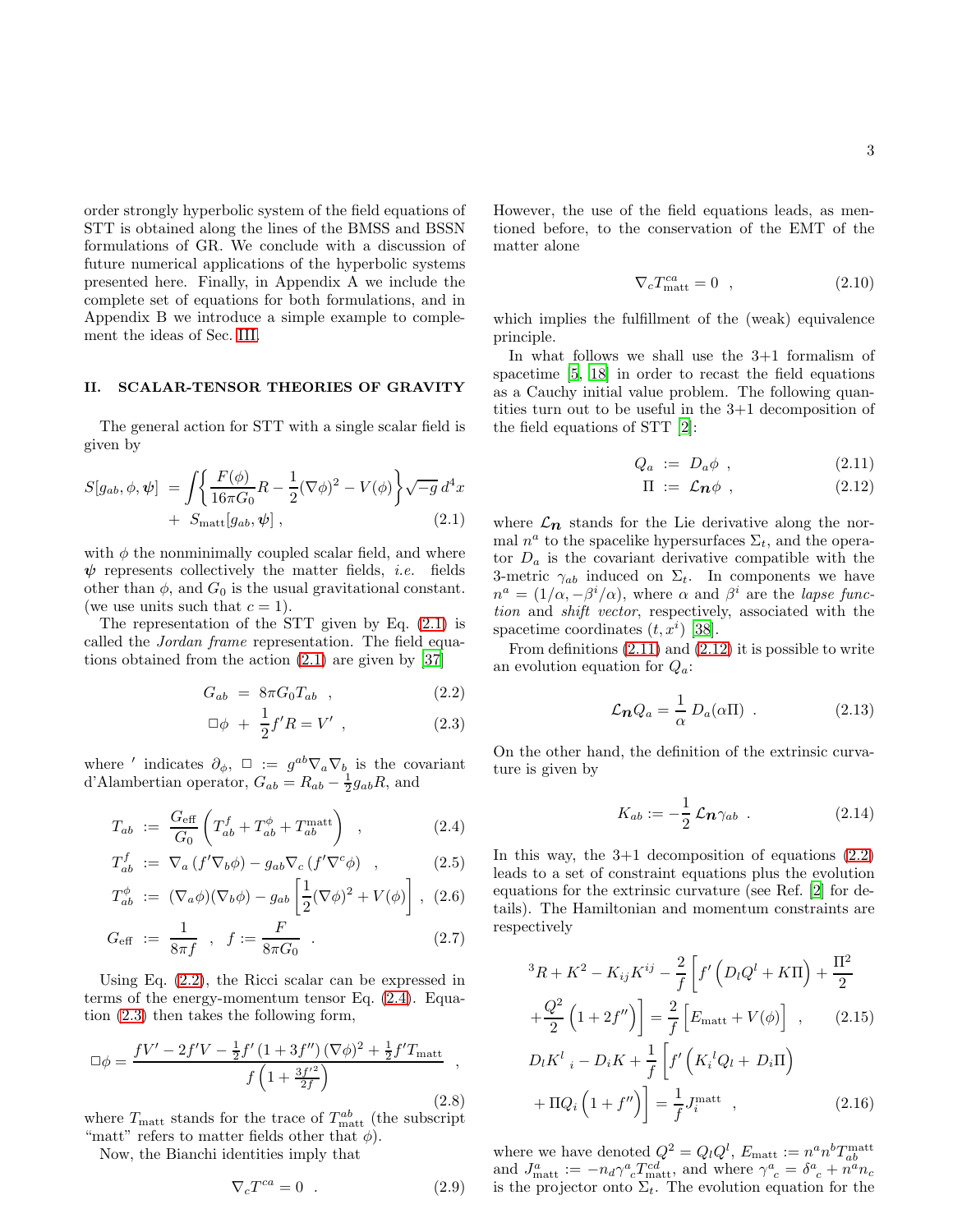extrinsic curvature takes the form:

<span id="page-3-2"></span>
$$
\partial_t K^i{}_j - \beta^l \partial_l K^i{}_j - K^i{}_l \partial_j \beta^l + K^l{}_j \partial_l \beta^i + D^i D_j \alpha
$$
  

$$
-{}^3R^i{}_j \alpha - \alpha K K^i{}_j + \frac{\alpha}{f} \left[ Q^i Q_j \left( 1 + f'' \right) + f' \left( D^i Q_j \right) \right.
$$
  

$$
+ \Pi K^i{}_j \bigg) \bigg] - \frac{\delta^i{}_j \alpha}{2f \left( 1 + \frac{3f'^2}{2f} \right)} \left( Q^2 - \Pi^2 \right) \left( \frac{f'^2}{2f} - f'' \right)
$$
  

$$
= -\frac{\alpha}{2f \left( 1 + \frac{3f'^2}{2f} \right)} \left\{ 2S^i_{\text{matt}} j \left( 1 + \frac{3f'^2}{2f} \right) + \delta^i{}_j \left[ f' V' \right] \right.
$$
  

$$
+ 2V \left( 1 + \frac{f'^2}{2f} \right) - \left( S_{\text{matt}} - E_{\text{matt}} \right) \left( 1 + \frac{f'^2}{f} \right) \bigg] \right\} (2.17)
$$

where  $S_{\text{matt}}^{ab} := \gamma^a_{\ \ c} \gamma^b_{\ \ d} T_{\text{matt}}^{cd}$  and  $S_{\text{matt}}$  is its trace.

Finally, equation [\(2.8\)](#page-2-5) can be written as the following first order evolution equation [\[2](#page-13-1)]:

$$
\mathcal{L}_{\mathbf{n}}\Pi - \Pi K - Q^c D_c[\ln \alpha] - D_c Q^c
$$
  
= 
$$
-\frac{fV' - 2f'V - \frac{1}{2}f'(1 + 3f'')\left(Q^2 - \Pi^2\right) + \frac{1}{2}f'T_{\text{matt}}}{f\left(1 + \frac{3f'^2}{2f}\right)}
$$
, (2.18)

where  $T_{\text{matt}} = S_{\text{matt}} - E_{\text{matt}}$ . Here one must remember that indices of 3-tensors (including 3-vectors) are raised and lowered with the 3-metric  $\gamma$ , and that the contravariant time components of such quantities are identically null. This is why one is usually only interested in the spatial components of 3-tensors.

A useful evolution equation for the trace of the extrinsic curvature takes the form:

$$
\partial_t K - \beta^l \partial_l K + \beta^l \Delta \alpha - \alpha K_{ij} K^{ij} - \frac{\alpha f'}{f} \left( D_l Q^l + \Pi K \right)
$$

$$
- \frac{\alpha}{f \left( 1 + \frac{3f'^2}{2f} \right)} \left\{ \Pi^2 \left( 1 + \frac{3f'^2}{4f} + \frac{3f''}{2} \right)
$$

$$
+ Q^2 \left[ \frac{3f'^2}{4f} \left( 1 + 2f'' \right) - \frac{f''}{2} \right] \right\}
$$

$$
= \frac{\alpha}{2f \left( 1 + \frac{3f'^2}{2f} \right)} \left\{ S_{\text{matt}} + E_{\text{matt}} \left( 1 + \frac{3f'^2}{f} \right)
$$

$$
-2V \left( 1 - \frac{3f'^2}{2f} \right) - 3f'V' \right\} , \qquad (2.19)
$$

where  ${}^{3}\Delta := D^{l}D_{l}$  is the Laplacian compatible with the 3-metric, and  $D_c Q^c = \partial_c Q^c + Q^c \partial_c (\ln \sqrt{\gamma})$  (here  $\gamma =$  $det\gamma_{ij}$ ).

The system of equations  $(2.12)$ ,  $(2.13)$  and  $(2.14)$  can now be rewritten as

$$
\partial_t \phi = \alpha \Pi + \beta^a Q_a \quad , \tag{2.20}
$$

$$
\partial_t Q_i - \beta^l \partial_l Q_i - Q_l \partial_i \beta^l = D_i(\alpha \Pi) , \quad (2.21)
$$

$$
\partial_t \gamma_{ij} = -2 \left( \alpha K_{ij} - D_{(i} \beta_{j)} \right) \tag{2.22}
$$

This system of evolution equations is to be completed with appropriate evolution equation for the gauge variables (lapse and shift). This issue is considered next.

In order to obtain a closed evolution system one has to impose gauge conditions for the time variable  $t$  and for the spatial coordinates  $x^i$ . In this work we shall consider a modified Bona-Massó time slicing defined in the following way (cf. Ref. [\[2](#page-13-1)])

<span id="page-3-0"></span>
$$
\Box t = \left(\frac{1}{f_{BM}} - 1\right) n^b n^c \nabla_b \nabla_c t + \frac{\Theta}{f_{BM}} \frac{f'}{f} \Pi n^a \nabla_a t ,
$$
\n(2.23)

with  $f_{BM} = f_{BM}(\alpha) > 0$  a positive but otherwise arbitrary function of the lapse, and  $\Theta = \Theta(f_{BM})$  is in principle an arbitrary function of  $f_{BM}$  which can a posteriori be fixed so as to ensure a well behaved hyperbolic system (see Section [III](#page-4-0) below). It is important not to confuse the gauge function  $f_{BM}(\alpha)$  with the NMC  $f(\phi)$ .

Concerning the spatial coordinates, we shall consider the shift vector as an a priori known function of the coordinates. However, in the future it would be interesting to investigate some "live" shift conditions and their effects in phenomena involving STT.

Now, the slicing condition [\(2.23\)](#page-3-0) for local coordinates  $x^a = (t, x^i)$  adapted to the 3+1 foliation of the spacetime reduces to

<span id="page-3-1"></span>
$$
\frac{d\alpha}{dt} = -\alpha^2 f_{BM} \left( K - \frac{\Theta}{f_{BM}} \frac{f'}{f} \Pi \right) , \qquad (2.24)
$$

where  $d/dt := \partial_t - \mathcal{L}_{\beta}$ . The specific choices  $\Theta = f_{BM} \equiv$ 1 correspond to a modified harmonic slicing condition (termed "pseudoharmonic" in [\[2](#page-13-1)]), which was specially useful for the second order hyperbolicity analysis per-formed in [\[2\]](#page-13-1). On the other hand, with  $\Theta \equiv 0$  one recovers the usual BM slicing condition. Just like in standard GR, we shall see that one can take in general any positive  $f_{BM}$  (not necessarily  $f_{BM} \equiv 1$ ) to obtain a well behaved strongly hyperbolic system. Moreover, the choice  $\Theta = 1$  or  $\Theta = f_{BM}$  provides simple sufficient conditions for regular eigenfields in the STT, as we will show below. An inadequate choice for Θ leads to eigenfields that can be ill-defined when  $f_{BM} = 1$  locally or globally (cf. Eqs. [\(3.24\)](#page-6-0) and [\(3.49\)](#page-8-0) below). A bad choice can be precisely  $\Theta = 0$ , so the usual BM slicing condition seems not to be well adapted for constructing strongly hyperbolic formulations of STT's in the Jordan frame.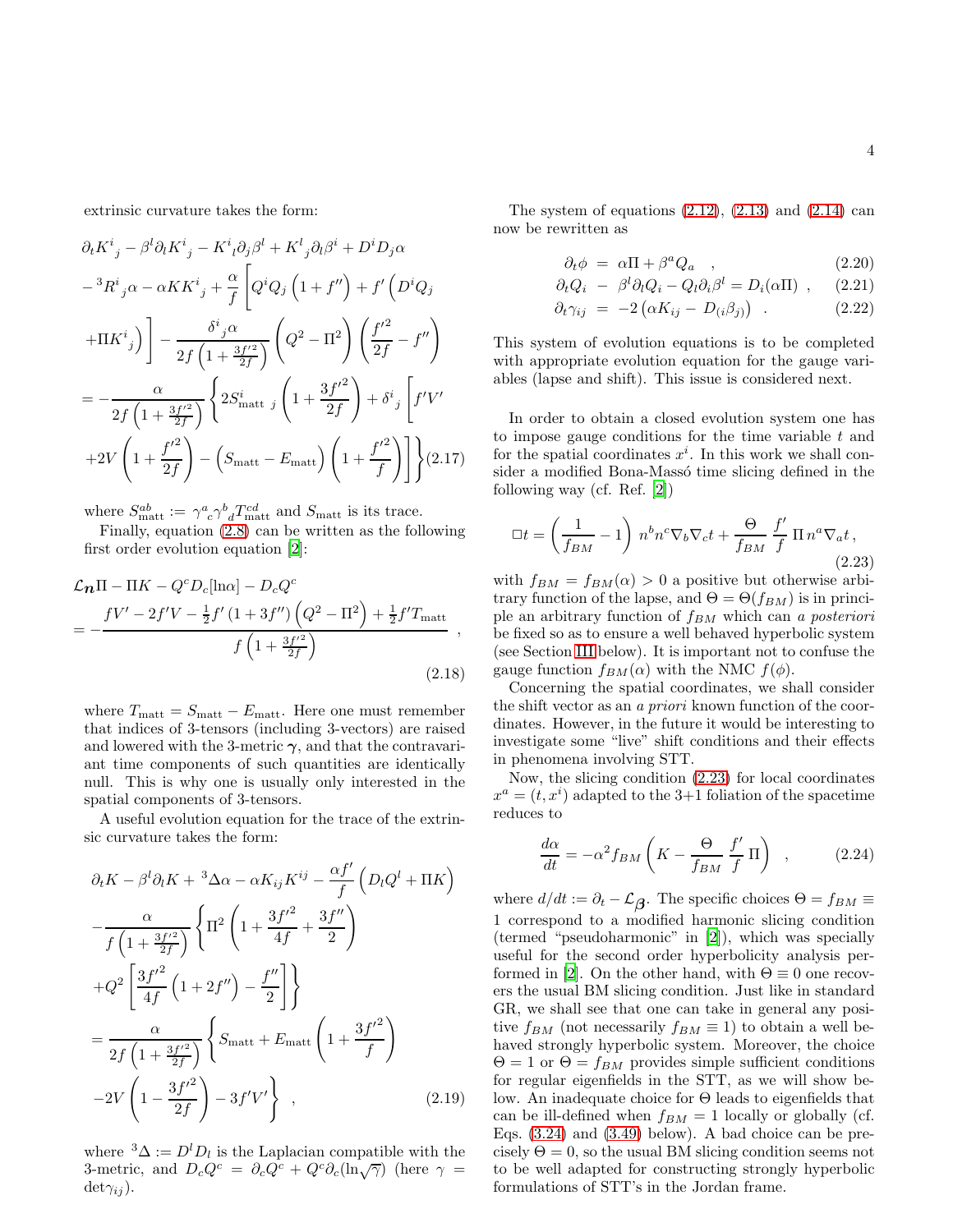### <span id="page-4-0"></span>III. HYPERBOLIC SYSTEMS

In the previous Section we showed a constrained system of first order in time partial differential equations (PDE) corresponding to the STT. This system is well formulated in the sense that one can construct an unambiguous numerical algorithm that evolves initial data satisfying the constraint equations. In the case of a globally null scalar field, the above system of equations reduces to the usual ADMY system of equations of GR. Even if such a system is well formulated in the above sense, it is well-known that the evolution is not stable in many cases.

It took several years to realize that such instabilities were not associated with the numerical algorithms but rather with the mathematical structure of the ADMY system itself. During the mid 90's, many researchers started to suspect that the numerical instabilities that seemed to plague several testbed codes based in the usual 3+1 formalism were caused by the lack of (strong) hyperbolicity of the system. Therefore, many investigations were devoted to develop new strongly hyperbolic formulations of the 3+1 evolution equations of GR (see [\[9](#page-13-8)] and references therein). However, at that time, it was still not totally clear that such new hyperbolic formulations presented more computational advantages than the usual ADMY system. The breakthrough towards a real improvement of the numerical stability was the use of a novel formulation of GR which used a conformal formalism, today known as the BSSN formulation [\[9](#page-13-8), [10\]](#page-13-9). In [\[9](#page-13-8)] it was recognized that the new conformal system presented some hyperbolic features not present in the original ADMY system, and moreover it was stressed that the use of suitably defined connection coefficients and the subsequent addition of the momentum constraints (in order to eliminate some divergence operators) proved to be essential for numerical stability. Nonetheless, it was after a more systematic analysis of the BSSN system that a much better understanding of its hyperbolicity properties was obtained [\[19\]](#page-13-18). In connection with the hyperbolicity properties of the 3+1 system, one needs to mention the gauge choice  $(i.e.,$  the prescription of the evolution of the gauge variables). In the formal developments and proofs of theorems about the well-posedness of the Cauchy problem of GR, it was the use of the harmonic gauge that allowed one to write the Einstein field equations as a second order diagonal hyperbolic system of quasilinear PDE's. Nevertheless, in numerical implementations, the use of the (pure) harmonic gauge has proven not to be very successful, specially in the strong gravity regime where one requires to avoid (or freeze) the formation of singularities in the numerical grid. A big step towards solving this problem was the implementation of new gauge conditions (e.g. the so-called Bona-Massó time slicing) in hyperbolic formulations [\[7\]](#page-13-6).

5

Currently, many hyperbolic formulations, together with Bona-Massó like slicing conditions, have been proposed in the literature.

In this and the following sections we will propose two systems for the STT based on the the 3+1 system of Sec. [II](#page-2-0) but written in fully first order form along the lines of the BSSN and the BMSS formulations, and show that they are indeed strongly hyperbolic. Our aim for constructing two strongly hyperbolic formulations of the STT is to understand the way in which the modified Bona-Massó condition  $(2.24)$  enters into both formulations, and how robust is this new class of slicing conditions. In fact we will see that both formulations are compatible with the choices  $\Theta = 1, f_{BM}$  in that the eigenfields turn out to be well behaved without imposing any further stringent conditions on the gauge function  $f_{BM}$ (apart from it being positive definite).

Let us first outline the general approach we intend to follow for both formulations. From the numerical point of view, it seems to be more useful to recast a second order system of PDE of hyperbolic type into a full first order form as follows

<span id="page-4-1"></span>
$$
\partial_t \vec{u} + \mathbb{M}^i \partial_i \vec{u} = \vec{S}(\vec{u}) \quad , \tag{3.1}
$$

where  $\vec{u}$  represents collectively the fundamental variables (like the  $\gamma_{ij}$ 's,  $K_{ij}$ 's, etc.), M<sup>i</sup> are called the *characteristic* matrices of the system, and  $\vec{S}(\vec{u})$  represents source terms which include only the fundamental variables but not their derivatives. This system of PDE is said to be quasilinear since it is linear in the derivatives but in general is non-linear in the  $\vec{u}$ .

A quasilinear system of PDE of the form [\(3.1\)](#page-4-1) possesses a well-posed Cauchy problem (in the Hadamard sense) only in very special circumstances (see Refs. [\[20,](#page-13-19) [21](#page-13-20)] for a review), which depend on the structure of the characteristic matrices  $\mathbb{M}^i$ . In general, when one deals with such a system one can choose a specific spatial direction of propagation of fields along which one analyzes the hyperbolic character of the system. For instance, if the direction of propagation is specified by a unit covector  $v_i$ , then the hyperbolic nature of the system will be determined by the matrix  $\mathbb{C} := v_i \mathbb{M}^i$ , known as the *principal symbol*. Namely, the system will be weakly hyperbolic or strongly hyperbolic, if the following properties are satisfied respectively: 1) C has real eigenvalues but an incomplete set of eigenvectors; 2)  $\mathbb C$  has real eigenvalues and a complete set of eigenvectors (for any  $v_i$ ). In addition, the system is said to be symmetric or symmetrizable hyperbolic, respectively, if: 3)  $\mathbb{M}^i$  are symmetric, 4)  $\mathbb{M}^i$  can be symmetrized. Only strongly, symmetric and symmetrizable hyperbolic systems of PDE admit a well-posed Cauchy problem.

The systematic approach to analyze the hyperbolicity of a system of evolution equations along these lines consists then in first recasting the system in the form [\(3.1\)](#page-4-1),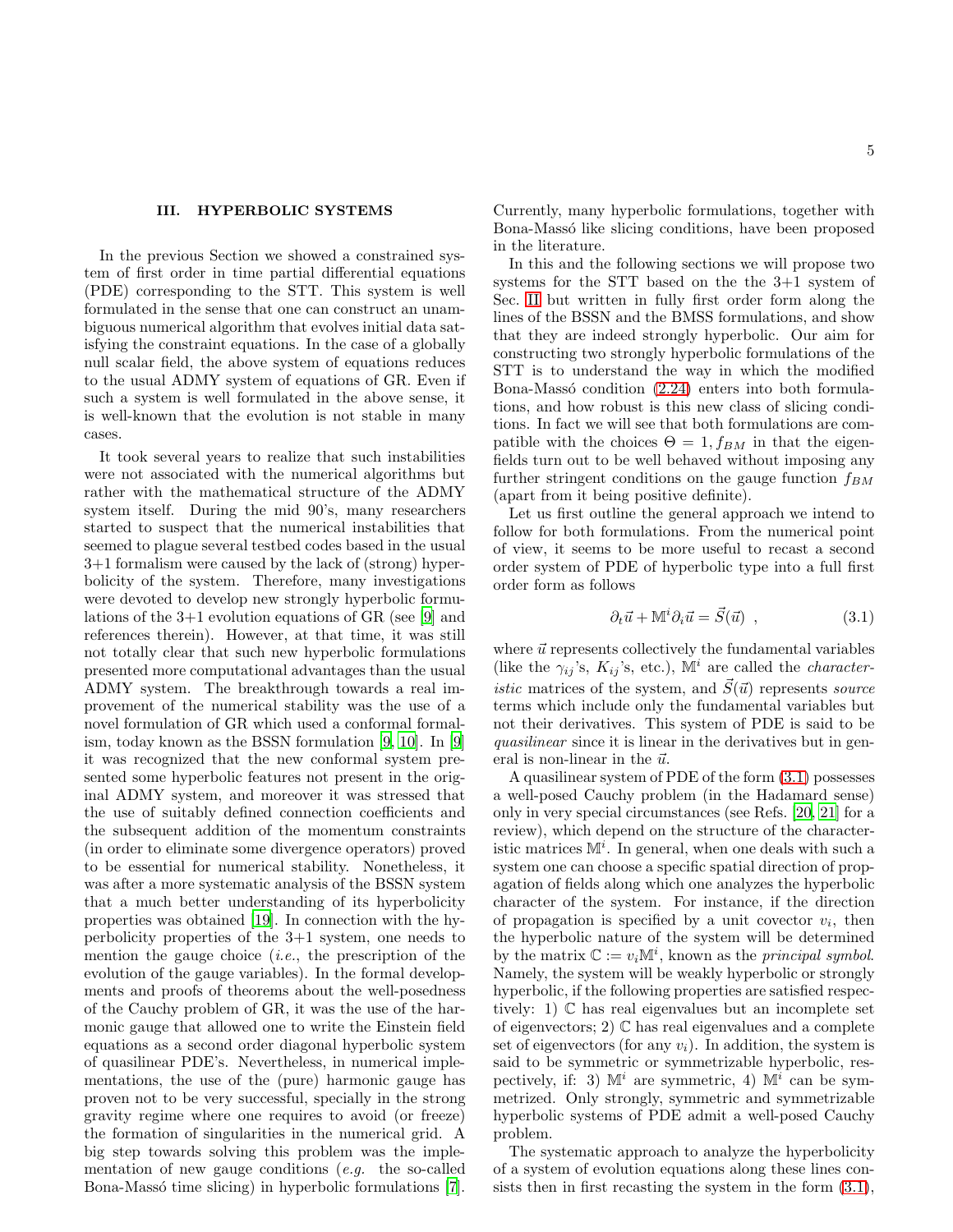and then solving the eigenvalue problem of the corresponding principal symbol. If  $\mathbb C$  satisfies the conditions '2)' above then one can ensure well-posedness. In general, one finds that for the systems of evolution equations found in the 3+1 formulation of GR, it is necessary to add multiples of the constraint equations [\(2.15\)](#page-2-8) and [\(2.16\)](#page-2-8) to some of the evolution equations in order to make the system strongly hyperbolic [\[22](#page-13-21)]. This procedure does not affect the physical solutions (i.e. those that satisfy the constraint equations), but it does affect the structure of the C matrix.

Now, suppose that the following system is strongly hyperbolic in a given direction  $v_i$  (*i.e.*, in what follows we will assume that  $\mathbb C$  satisfies the condition '2)' above). From Eq. [\(3.1\)](#page-4-1) one finds that

<span id="page-5-0"></span>
$$
\partial_t \vec{u} + \mathbb{C} \nabla_v \vec{u} \simeq 0 \quad , \tag{3.2}
$$

where  $\nabla_v$  stands for the directional derivative along  $v_i$ , and  $\simeq$  indicates that we shall focus only in the principal part of  $(3.1)$ . If we define now R as the matrix of eigenvectors of  $\mathbb{C}$ , then  $\mathbb{L} = \mathbb{R}^{-1} \mathbb{CR}$  is the diagonal eigenvalue matrix. Notice that  $\mathbb R$  can clearly be inverted since we have assumed that  $\mathbb C$  has a complete set of eigenvectors. Multiplication of  $(3.2)$  on the left by  $\mathbb{R}^{-1}$  leads to the equivalent system

<span id="page-5-1"></span>
$$
\partial_t \vec{w} + \mathbb{L}\nabla_s \vec{w} \simeq 0 \quad , \tag{3.3}
$$

where we have introduced the functions  $\vec{w} := \mathbb{R}^{-1} \vec{u}$  which are called the eigenfields or eigenfunctions. Clearly the new system  $(3.3)$  is now decoupled and each eigenfield  $w_i$ propagates with its own characteristic speed given by its corresponding eigenvalue  $\lambda_i$ .

All this construction depends heavily on the existence of a complete set of eigenvectors (in addition to the existence of real eigenvalues). The system [\(3.2\)](#page-5-0) is therefore equivalent to [\(3.3\)](#page-5-1) when the strongly hyperbolicity conditions are met. Furthermore, conditions on the smoothness of the eigenvectors (or eigenfields) and several other conditions concerning the gauge speeds (e.g., real-valued speeds, singularity avoidance) impose in turn conditions on the class of gauges adopted in the selection of the time slicing (see below) and the spatial coordinates (although here we shall consider the shift condition as a prescribed one).

Now, it turns out that very often (depending on the complexity of the system) one can construct the equivalent system [\(3.3\)](#page-5-1) not by using direct methods to diagonalize the matrices  $\mathbb{M}^i$ , but instead by a "judicious guessing" approach which consists in constructing the eigenfields and corresponding eigenvalues by inspection (see Appendix B for a simple example). This is for instance the approach followed in [\[7\]](#page-13-6). In sections IIIA and IIIB below we use this inspection approach to construct the eigenfields and their corresponding speeds of propagation.

### A. Bona-Massó Formulation of STT

In order to construct a full first order system based on the system of equations of Sec.II, we first need to define new first order variables in the following way

<span id="page-5-4"></span>
$$
a_i = \partial_i \ln \alpha \ , \qquad d_{kij} = \frac{1}{2} \partial_k \gamma_{ij} \ . \tag{3.4}
$$

Moreover, we will also introduce the auxiliary variable

$$
V_i = d_{im}{}^m - d^m{}_{mi} \t\t(3.5)
$$

where  $d_{ij}^{\phantom{ij}} := \gamma^{lm} d_{ijm}$  and  $d^l{}_{ij} := \gamma^{lm} d_{mij}$ . Using this definition, the principal part of  ${}^3R_{ij}$  reads

$$
{}^{3}R_{ij} \simeq -\partial_m d^m{}_{ij} - \partial_{(i} \left(2V_{j)} - d_{j}{}_{m}{}^{m}\right) . \qquad (3.6)
$$

With such definitions the evolution equations [\(2.17\)](#page-3-2) will be of first order in space for  $a_i$  and  $d_{kij}$ , instead of second order for the lapse and the 3-metric.

After some algebra one obtains the following set of 34 first order evolution equations, written here only up to principal part (the full form of the equations can be seen in the Appendix A):

<span id="page-5-2"></span>
$$
\partial_0 Q_i \simeq \alpha \, \partial_l \left( \delta_i^l \, \Pi \right) \,, \tag{3.7}
$$

$$
\partial_0 \Pi \simeq \alpha \partial_l Q^l, \qquad (3.8)
$$

$$
\partial_0 a_i \simeq -\alpha \, \partial_l \left[ \delta_i^l \left( f_{BM} \, K - \Theta \, \frac{f'}{f} \, \Pi \right) \right] \,, \tag{3.9}
$$

$$
\partial_0 d_{ijk} \simeq -\alpha \partial_i K_{jk}, \tag{3.10}
$$

$$
\partial_0 K_{ij} \simeq -\alpha \partial_l \Lambda^l_{ij}, \qquad (3.11)
$$

$$
\partial_0 V^i \simeq \alpha \partial_l \left[ (1+\varsigma) \left( K^{il} - \gamma^{il} K \right) + \varsigma \gamma^{il} \frac{f'}{f} \Pi \right], \ (3.12)
$$

where  $\partial_0 := \partial_t - \beta^l \partial_l$ ,  $V^i := \gamma^{il} V_l$  and

$$
\Lambda^{l}_{ij} := d^{l}_{ij} + \delta^{l}_{(i} \left( a_{j} + \frac{f'}{f} Q_{j} + 2V_{j} - d_{j} \right) m^{m} \bigg) . \tag{3.13}
$$

Though the  $\Lambda^l_{ij}$  are not independent variables, it is nevertheless useful to have their evolution equation which take the form

<span id="page-5-3"></span>
$$
\partial_0 \Lambda^l_{\ ij} \simeq -\alpha \gamma^{lm} \partial_m K_{ij} + \alpha \delta^l_{(i} \partial_m \left[ 2(1+\varsigma) \left( K^m_{\ j)} \right. \right.\left. - \delta^m_{\ j)} K \right) + \delta^m_{\ j)} (1 - f_{BM}) K + \frac{f'}{f} \Pi \delta^m_{\ j)} (1 + \Theta + 2\varsigma) \right],
$$
\n(3.14)

Here we must stress the fact that in Eq.  $(3.12)$  we have added a multiple  $\alpha \varsigma$  of the momentum constraint [\(2.16\)](#page-2-8). Moreover, the evolution equations for the lapse and the 3-metric were not included since they are "trivial" in the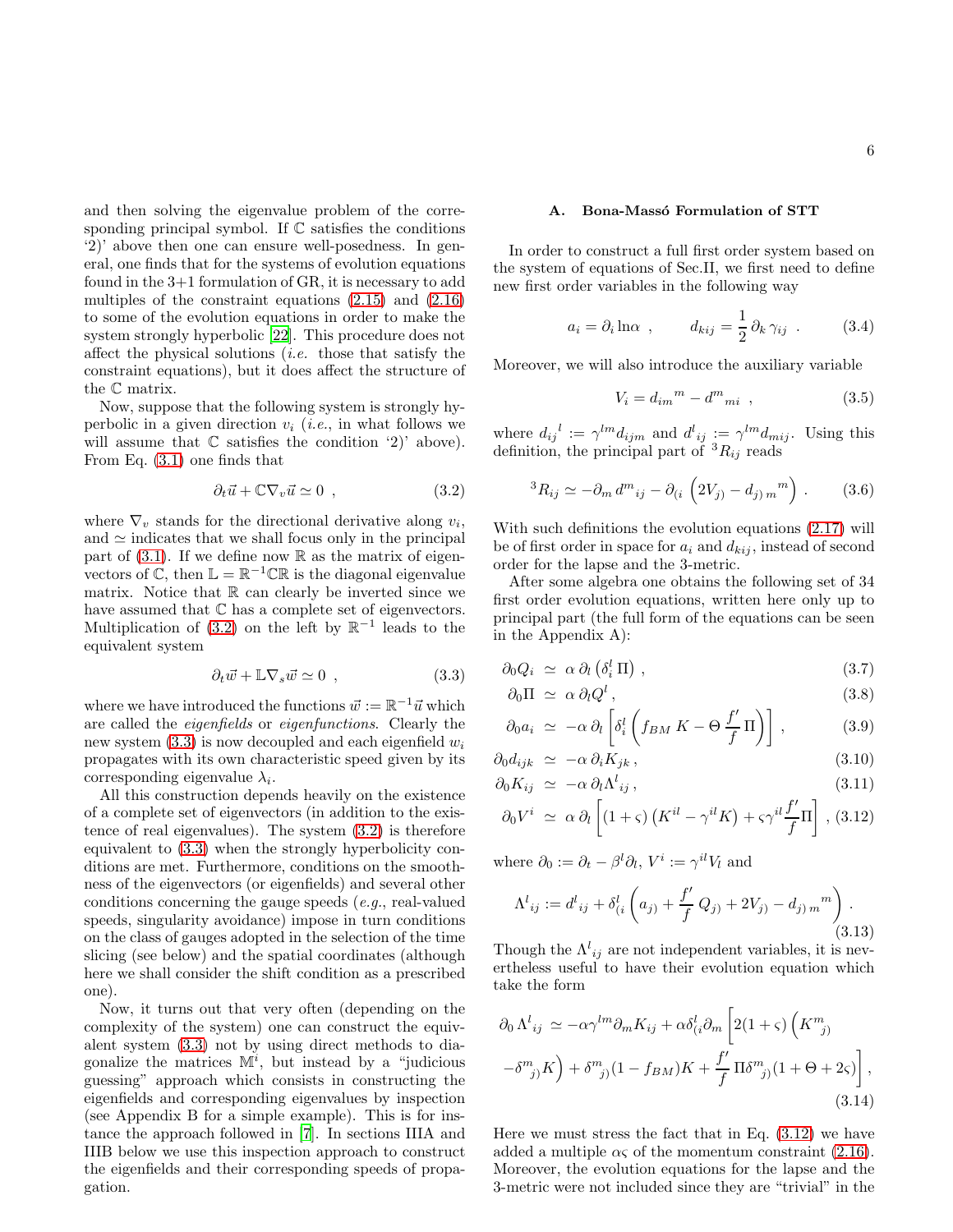sense that the lapse and the 3-metric do not evolve up to principal part and only they propagate along the "normal lines". As pointed out in [\[23\]](#page-13-22), the above evolution system, Eqs.  $(3.7)$ – $(3.12)$ , can be seen as a reduced system evolving in a inhomogeneous "background".

Now, in order to obtain the eigenfields propagating in one specific direction we will consider the  $x'$  direction, *i.e.*  $v_i = (1, 0, 0)$ , and ignore the derivatives in the other directions (cf. [\[6\]](#page-13-5)). This is equivalent to analyzing only the characteristic matrix  $\mathbb{M}^x$ . Thus, for  $q \neq x$ , it is clear from the evolution equations  $(3.7)-(3.12)$  $(3.7)-(3.12)$  that there are 18 eigenfunctions which propagate with speed  $-\beta^x$ , namely  $w_{1,2} = Q_q$  (corresponding to the two eigenfields propagating in the two directions orthogonal to  $x'$ ),  $w_{3,4} = a_q, w_{5-16} = d_{qjk}$  (12 eigenfields: six for each q), and  $w_{17,18} = V_q + (1+\varsigma)d^l_{lq}$ .

Furthermore, by using the evolution equations we appreciate that the following combinations

<span id="page-6-3"></span>
$$
w_{19} = a_x - f_{BM} d_{xm}{}^m - \Theta \frac{f'}{f} Q_x , \quad (3.15)
$$

$$
w_{20} = V^x - \varsigma \frac{f'}{f} Q^x - (1+\varsigma) \hat{\Lambda}^x , \qquad (3.16)
$$

provide two more eigenfunctions propagating along the normal lines with  $-\beta^x$  speed, where

<span id="page-6-2"></span>
$$
\hat{\Lambda}^x := \Lambda^x - \frac{\Lambda^{xxx}}{\gamma^{xx}} = \left(\gamma^{xx}\gamma^{pq} - \gamma^{xp}\gamma^{xq}\right)\frac{\Lambda_{pq}^x}{\gamma^{xx}} , \quad (3.17)
$$

is the projection of  $\Lambda_{pq}^x$  on the surface  $x = \text{const.}$  (for  $q \neq x$  and  $p \neq x$ ) [\[6](#page-13-5)]. Here we used  $\Lambda^x := \gamma^{lm} \Lambda^x_{lm}$ <br>and  $\Lambda^{xxx} := \gamma^{xl} \gamma^{xm} \Lambda^x_{lm}$ . Such a projection is in fact achieved with  $(P^x)_{ij} := \gamma_{ij} - (s^x)_i (s^x)_j$ , where  $\vec{s}^x$  is the normal to the surface with components given by  $(s^x)_i =$  $\delta_i^x/\sqrt{\gamma^{xx}}$  and  $(s^x)^i = \gamma^{xi}/\sqrt{\gamma^{xx}}$ . So  $\hat{\Lambda}^x = (P^x)^{ij} \Lambda^x_{ij}$ . In fact by projecting Eq.  $(3.14)$  on the surface  $x = \text{const.}$ , and focusing in propagation only in the  $x'$  direction, one obtains  $\partial_0 \hat{\Lambda}^x \simeq -\alpha \gamma^{xx} \partial_x \hat{K}$ , where  $\hat{K} := (P^x)^{ij} K_{ij}$ whose expression is given below in Eq. [\(3.25\)](#page-6-1).

Raising the index in Eq. [\(3.7\)](#page-5-2), and combining the evolution equation for  $Q^x$  with Eq. [\(3.8\)](#page-5-2), we obtain the following two eigenfunctions

$$
w_{21,22} = Q^x \pm \sqrt{\gamma^{xx}} \Pi , \qquad (3.18)
$$

which propagate along the light cones with eigenvalues

$$
\lambda_{\pm} = -\beta^x \mp \alpha \sqrt{\gamma^{xx}} \ . \tag{3.19}
$$

Next, combining the equations for  $K_{qp}$  and  $\Lambda^x_{qp}$ , we form the following six more eigenfunctions:

$$
w_{23-28} = \Lambda^x{}_{pq} \pm \sqrt{\gamma^{xx}} K_{pq} \quad , \tag{3.20}
$$

which propagate also along the light cones with eigenvalues

<span id="page-6-6"></span>
$$
\sigma_{\pm} = -\beta^x \pm \alpha \sqrt{\gamma^{xx}} \ . \tag{3.21}
$$

Combining the expressions for  $K^x{}_q$  and  $\Lambda^{xx}{}_q$  ( $\Lambda^{xx}{}_q$  :=  $\gamma^{xl} \Lambda^{x}_{lq}$ , one can see that

<span id="page-6-4"></span>
$$
w_{29-32} = \Lambda^{xx}{}_q \pm \sqrt{-\varsigma \,\gamma^{xx}} \, K^x{}_q \ , \qquad (3.22)
$$

are four more eigenfunctions with eigenvalues

<span id="page-6-7"></span>
$$
\omega_{\pm} = -\beta^x \pm \alpha \sqrt{-\varsigma \gamma^{xx}} \ . \tag{3.23}
$$

Finally the last 2 eigenfunctions turn out to be

<span id="page-6-0"></span>
$$
w_{33,34} = \Lambda^x + \frac{2(1+\varsigma)}{f_{BM}-1} \hat{\Lambda}^x
$$
  
\n
$$
\pm \sqrt{f_{BM} \gamma^{xx}} \left[ K + \frac{2(1+\varsigma)}{f_{BM}-1} \hat{K} \right]
$$
  
\n
$$
+ \left( \frac{2\varsigma + 1 + \Theta}{f_{BM}-1} \right) \frac{f'}{f} \left( Q^x \mp \sqrt{f_{BM} \gamma^{xx}} \Pi \right), (3.24)
$$

where

<span id="page-6-1"></span>
$$
\hat{K} := K - \frac{K^{xx}}{\gamma^{xx}} = \left(\gamma^{xx}\gamma^{pq} - \gamma^{xp}\gamma^{xq}\right)\frac{K_{pq}}{\gamma^{xx}}, \quad (3.25)
$$

is defined in a similar fashion as  $\hat{\Lambda}^x$  (cf. Eq. [\(3.17\)](#page-6-2)).

The eigenfields  $w_{33,34}$  propagate with the "gauge" speeds" given by the following eigenvalues

<span id="page-6-8"></span>
$$
\delta_{\pm} = -\beta^x \pm \alpha \sqrt{f_{BM} \gamma^{xx}} \ . \tag{3.26}
$$

We have then 34 linearly independent eigenfunctions  $w_{1-34}$  which are equivalent to the 34 linearly independent variables  $(Q_i, \Pi, a_i, d_{ijk}, K_{ij}, V^i)$ , so the system is strongly hyperbolic.

From the 34 eigenfunctions obtained above, we appreciate that only  $w_{33,34}$  might develop gauge divergences, while the remaining eigenfields are smooth (as long as the original variables themselves are smooth) regardless of the time slicing. Note, for instance, how in Eq. [\(3.24\)](#page-6-0) the choice  $f_{BM} \equiv 1$  can cause those eigenfunctions to blowup unless we choose the value  $\varsigma = -1$  (see the coefficients of  $\hat{\Lambda}^x$  and  $\hat{K}$  in  $w_{33,34}$ ). Moreover, even with  $\varsigma = -1$ , another blowup of the same sort might appear in the coefficient with  $\frac{f'}{f}$  $\frac{d}{d}$  of  $w_{33,34}$ . However, that problem can in turn be avoided by a suitable choice for Θ. The simplest choices are  $\Theta = 1$  and  $\Theta = f_{BM}$ . For instance, the eigenfunctions  $w_{33,34}$  with  $\varsigma = -1$  and  $\Theta = 1$  simply become

$$
w_{33,34} = \Lambda^x \pm \sqrt{f_{BM} \gamma^{xx}} K . \qquad (3.27)
$$

Moreover, with  $\varsigma = -1$  the eigenfield [\(3.16\)](#page-6-3) becomes

<span id="page-6-5"></span>
$$
w_{20} = V^x + \frac{f'}{f} Q^x . \tag{3.28}
$$

The value  $\varsigma = -1$  also turns out to be compatible with the condition for real-valued eigenfunctions  $w_{29-32}$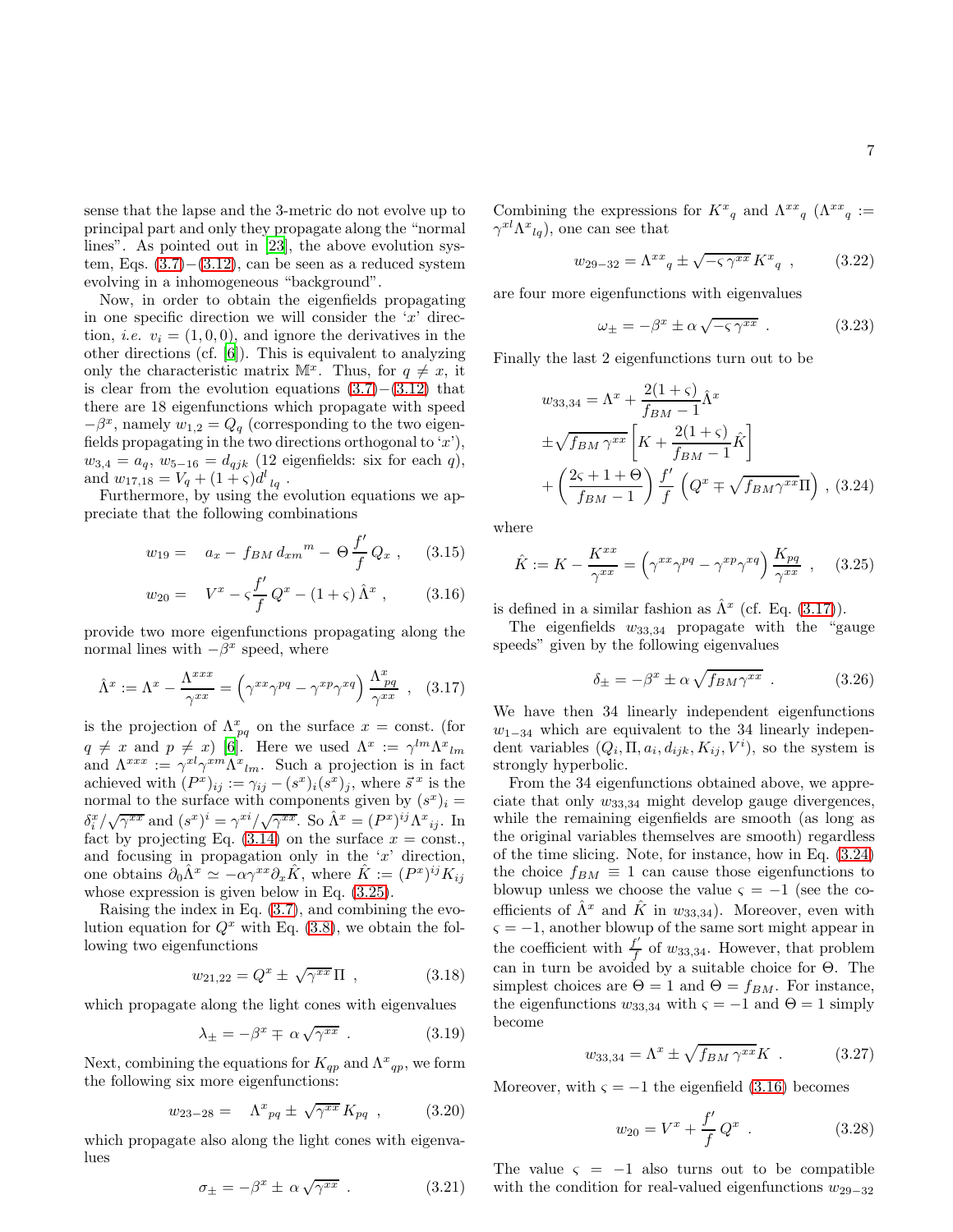(cf. Eq. [\(3.22\)](#page-6-4)). Now, when one chooses  $f_{BM} \equiv 1$ , the two optimal values for  $\Theta$  reduce both to  $\Theta = 1$ , and the slicing condition [\(2.24\)](#page-3-1) is compatible with the modified harmonic time slicing which together with the modified harmonic spatial coordinates (both written as  $\Box x^a = -\frac{1}{f} \nabla^a f$  were the ones required in Ref. [\[2](#page-13-1)] to reduce the field equations of STT (without matter) into a quasilinear diagonal second order hyperbolic system. Furthermore, note that  $w_{33,34}$  degenerate  $(w_{33} = w_{34})$  if  $f_{BM} = 0$ , and the eigenfields are not complete in that case. We then appreciate the importance of the condition  $f_{BM} > 0$ . In particular, in the BMSS formulation of standard GR, the condition  $f_{BM} \geq 1$  seemed to be the most adequate for a convenient mode propagation and singularity avoidance behavior.

Finally, let us remark that in pure GR the eigenfield  $(3.28)$  is given by  $w_{20} = V^x$  which propagates along the normal lines. We just saw that  $w_{17,18} = V_q$  (with  $\varsigma =$ −1) also propagate along the normal lines. Therefore in pure GR all three  $V_i$ 's propagate along the normal lines. In pure GR there are also only 30 eigenfields  $(w_{1,2})$ and  $w_{21,22}$  are absent), and in this limit all the eigenfields coincide or are equivalent to the ones obtained in Ref. [\[6\]](#page-13-5), which are precisely the eigenfields found in the Bona-Massó formulation. As emphasized in Ref. [\[6\]](#page-13-5), in GR taking  $\varsigma = 0$  as opposed to  $\varsigma = -1$  (which is the value proposed in the Bona-Massó formulation), is equivalent to the full first order ADMY system. That is,  $\varsigma = 0$ amounts to not adding the momentum constraints to the evolution equations. The ADMY system is then weakly hyperbolic. This feature is manifest from Eq. [\(3.22\)](#page-6-4) in that one has two less independent eigenfields with  $\zeta = 0$ , so that one cannot reconstruct the original 30 variables  $(a_i, d_{ijk}, K_{ij}, V^i)$  of GR. We then conclude that for STT  $\varsigma = 0$  also leads to a weakly hyperbolic system since then one has only 32 eigenfunctions from which it is impossible to reconstruct the 34 field variables listed above.

### B. BSSN Formulation of STT

The BSSN formulation of GR [\[9,](#page-13-8) [10](#page-13-9)] is perhaps the most popular and useful formulation for numerical approaches in use today. This formulation was found to be much more stable in numerical simulations than the standard ADMY approach. A further analysis of the BSSN formulation revealed that this is in fact a strongly hyperbolic system [\[19\]](#page-13-18). Although it is clear that the strong hyperbolicity property is a key ingredient that causes BSSN to perform better than the ADMY formulation (which is only weakly hyperbolic), this feature seems to be not the only issue in the assessment. In fact there are other strongly hyperbolic formulations that perform poorly in comparison with BSSN. Apparently it is the conformal approach that provides another important ingredient to the numerical stability. Nevertheless, it is still not very well understood why the conformal approach makes such an improvement relative to other strongly hyperbolic formulations. More recently the BSSN formulation has also shown great stability in binary black hole simulations when the moving puncture method is implemented [\[24,](#page-13-23) [25](#page-13-24)]. Notably, this formulation is able to evolve the initial data of two inspiraling black holes until the merger stage and beyond without the code crashing. This was a long standing problem in numerical relativity. Moreover, this formulation has also been very successful when matter is included (see for instance [\[26](#page-13-25), [27](#page-13-26), [28\]](#page-13-27)).

In view of these advantages, we propose here an analog of the BSSN formulation but extended to the STT. Moreover, we will also deal with the proposed modified Bona-Massó slicing condition in this formulation and study the roll played by the function  $\Theta$  in the construction of well behaved eigenfields. Just like in Sec. IIIA, we shall define new variables so as to obtain a full first order system (both in time and space), but following now the conformal approach of BSSN.

We consider again the first of Eqs. [\(3.4\)](#page-5-4), and introduce the following variables:

<span id="page-7-0"></span>
$$
\tilde{\gamma}_{ij} = e^{-4\psi} \gamma_{ij} , \qquad (3.29)
$$

$$
\tilde{A}_{ij} = e^{-\zeta \psi} A_{ij} , \qquad (3.30)
$$

$$
\tilde{d}_{ijk} = \frac{1}{2} \partial_i \tilde{\gamma}_{jk} , \qquad (3.31)
$$

$$
\Psi_i = \partial_i \psi \tag{3.32}
$$

$$
{}^{3}\tilde{\Gamma}^{i} = \tilde{\gamma}^{jk} {}^{3}\tilde{\Gamma}^{i}_{jk} = -\partial_{j} \tilde{\gamma}^{ij} , \qquad (3.33)
$$

where  $\psi$  is chosen such that the determinant  $\tilde{\gamma}$  of the conformal metric is equal to one [\[39\]](#page-14-2),  ${}^3\tilde{\Gamma}^i_{jk}$  are the 3-Christoffel symbols associated with the conformal metric,  $\zeta$  is a constant, and  $A_{ij}$  is the trace-free part of  $K_{ij}$  given by:

<span id="page-7-1"></span>
$$
A_{ij} = K_{ij} - \frac{1}{3} \gamma_{ij} K . \qquad (3.34)
$$

From the evolution system of Sec.II one obtains the following conformal evolution system up to principal part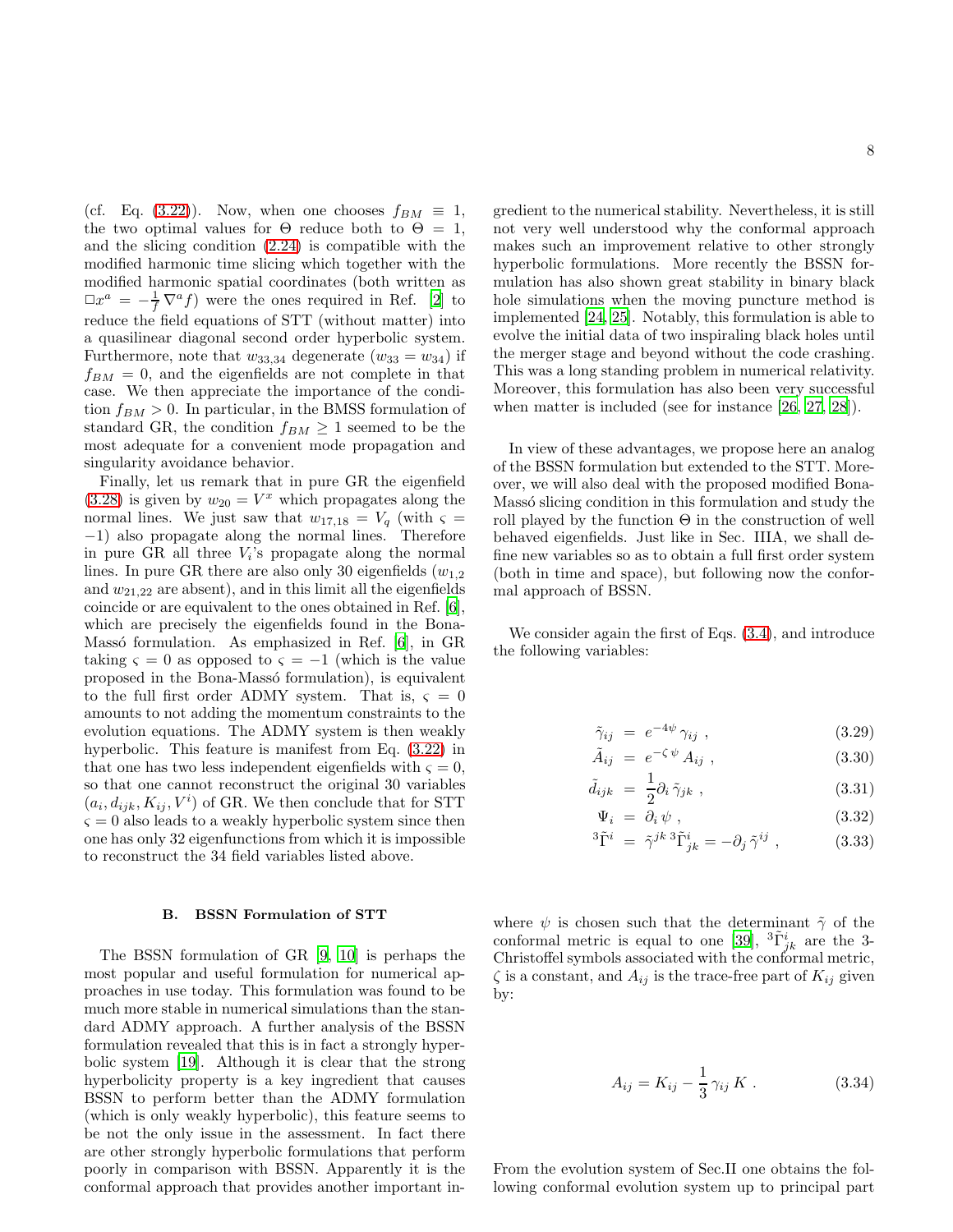(see the Appendix A for the full system of equations):

<span id="page-8-1"></span>
$$
\partial_0 Q_i \simeq \alpha \partial_l \left( \delta_i^l \Pi \right) , \qquad (3.35)
$$

$$
\partial_0 \Pi \simeq \alpha \, \partial_l \, Q^l \ , \tag{3.36}
$$

$$
\partial_0 a_i \simeq -\alpha \partial_l \left[ \delta_i^l \left( f_{BM} K - \Theta \frac{f'}{f} \Pi \right) \right], (3.37)
$$

$$
\partial_0 \tilde{d}_{ijk} \simeq -\alpha \, e^{(\zeta - 4)\psi} \, \partial_i \, \tilde{A}_{jk} \quad , \tag{3.38}
$$

$$
\partial_0 \Psi_i \simeq -\frac{1}{6} \alpha \partial_i K \t{,} \t(3.39)
$$

$$
\partial_0 K \simeq -\alpha \, e^{-4\psi} \, \tilde{\gamma}^{jl} \partial_l \left( a_j - \frac{f'}{f} Q_j \right) \;, \quad (3.40)
$$

$$
\partial_0 \tilde{A}_{ij} \simeq -\alpha \, e^{-\zeta \, \psi} \, \partial_l \, \tilde{\Lambda}^l_{ij} \tag{3.41}
$$

$$
\partial_0{}^3 \tilde{\Gamma}^i \simeq \alpha \partial_l \left[ (\xi - 2) e^{(\zeta - 4)\psi} \tilde{A}^{il} \right. + \tilde{\gamma}^{il} \xi \left( -\frac{2}{3} K + \frac{f'}{f} \Pi \right) \right] . \tag{3.42}
$$

Again, we stress that in Eq. [\(3.42\)](#page-8-1) above we have added a multiple  $\alpha \xi$  of the momentum constraints [\(2.16\)](#page-2-8) to the evolution equation for the variable  ${}^{3}\tilde{\Gamma}^{i}$ . Notice also  $\tilde{A}^{ij} =$  $\tilde{\gamma}^{il} \tilde{\gamma}^{jm} \tilde{A}_{lm} = e^{(8-\zeta)\psi} A^{ij}$ , and we have also defined

$$
\tilde{\Lambda}^{l}_{ij} := \left[ \tilde{d}^{l}_{ij} + \delta^{l}_{(i} \left( a_{j} \right) + \frac{f'}{f} Q_{j} - {}^{3} \tilde{\Gamma}_{j)} + 2 \Psi_{j} ) \right]^{TF} , \qquad (3.43)
$$

where TF means that the quantity between the brackets is trace-free (*i.e.*  $\tilde{\gamma}^{ij}\tilde{\Lambda}_{ij}^l \equiv 0$ ). Here  $\tilde{d}_{ij}^l := \tilde{\gamma}^{lm}\tilde{d}_{mij}$  and  ${}^3\tilde{\Gamma}_j := \tilde{\gamma}_{jl} {}^3\tilde{\Gamma}^l$ . For completeness we provide the evolution equation for  $\tilde{\Lambda}^l_{\ ij}$ :

$$
\partial_0 \tilde{\Lambda}^l_{ij} \simeq -\alpha \left\{ e^{(\zeta - 4)\psi} \partial_m \left[ \tilde{\gamma}^{lm} \tilde{A}_{ij} + (\xi - 2) \delta^l_{(i} \tilde{A}^m_{\ j)} \right] + \left( f_{BM} + \frac{1 - 2\xi}{3} \right) \delta^l_{(i} \partial_j) K - \frac{f'}{f} \left( \Theta + 1 - \xi \right) \delta^l_{(i} \partial_j) \Pi \right\}^{\text{TF}} \tag{3.44}
$$

In the above system of evolution equations we consider only the reduced system since the lapse and the 3-metric propagate along the normal lines.

Like in the BM hyperbolic formulation of Sec.IIIA, there are again 34 variables, namely 15 linearly independent  $\tilde{d}_{ijm}$ , five linearly independent  $\tilde{A}_{ij}$  [\[40\]](#page-14-3), three  ${}^{3}$  $\tilde{\Gamma}^{i}$ , one K, three  $\Psi_i$  (for the derivatives of the conformal factor), three  $a_i$ , and finally, four variables  $\Pi$  and  $Q_i$  related to the derivatives of the scalar field.

In order to find the eigenfields associated with these 34 variables, we consider again a particular direction of propagation, say  $i = x$ . For  $q \neq x$ , it is clear from the above evolution equations that there are again 18

eigenfunctions which propagate with speed  $-\beta^x$ , namely  $w_{1,2} = Q_q$ ,  $w_{3,4} = a_q$ ,  $w_{5,6} = \Psi_q$ , and  $w_{7-16} = d_{qjk}$ .

Furthermore, we appreciate that the following combinations

<span id="page-8-2"></span>
$$
w_{17} = a_x - 6 f_{BM} \Psi_x - \Theta \frac{f'}{f} Q_x , \qquad (3.45)
$$

$$
w_{18-20} = {}^{3}\tilde{\Gamma}^{i} + (\xi - 2) \tilde{d}_{m}^{mi} - \xi \tilde{\gamma}^{ik} \left( 4 \Psi_{k} + \frac{f'}{f} Q_{k} \right) ,
$$
\n(3.46)

provide another four eigenfunctions with speed  $-\beta^x$ , where  $\tilde{d}_m{}^{mi} := \tilde{\gamma}^{ij} \tilde{\gamma}^{ml} \tilde{d}_{mlj}$ . Thus, we have obtained 20 eigenfunctions.

Moreover, just like in Sec.IIIA, we obtain another two eigenfunctions from the following combinations

$$
w_{21,22} = Q^x \pm \sqrt{\gamma^{xx}} \Pi , \qquad (3.47)
$$

with eigenvalues

$$
\lambda_{\pm} = -\beta^x \mp \alpha \sqrt{\gamma^{xx}} \ . \tag{3.48}
$$

Next, combining the evolution equations for  $K, Q^x, a^x$ and Π, we form the following two eigenfunctions:

<span id="page-8-0"></span>
$$
w_{23,24} = a^x - \left(\frac{\Theta - f_{BM}}{1 - f_{BM}}\right) \frac{f'}{f} Q^x
$$
  

$$
\pm e^{-2\psi} \sqrt{f_{BM} \tilde{\gamma}^{xx}} \left[K + \left(\frac{\Theta - 1}{1 - f_{BM}}\right) \frac{f'}{f} \Pi\right] (3.49)
$$

with eigenvalues

$$
\sigma_{\pm} = -\beta^x \pm \alpha \, e^{-2\psi} \sqrt{f_{BM} \tilde{\gamma}^{xx}} \ . \tag{3.50}
$$

Combining the evolution equations for  $\tilde{\Lambda}^{xx}_{q}$  ( $\tilde{\Lambda}^{li}_{j}$  :=  $\tilde{\gamma}^{ik}\tilde{\Lambda}_{kj}^l$  and  $\tilde{A}_{q}^x$ , one appreciates that

<span id="page-8-3"></span>
$$
w_{25-28} = \tilde{\Lambda}^{xx}{}_q \pm e^{(\zeta - 2)\psi} \sqrt{\frac{\xi}{2} \tilde{\gamma}^{xx}} \tilde{A}^x{}_q \quad , \tag{3.51}
$$

are four more eigenfunctions with eigenvalues

$$
\omega_{\pm} = -\beta^x \pm \alpha \, e^{-2\psi} \sqrt{\frac{\xi}{2}} \tilde{\gamma}^{xx} \quad . \tag{3.52}
$$

Furthermore, combining  $\tilde{\Lambda}^{xxx}$  ( $\tilde{\Lambda}^{ijk} := \tilde{\gamma}^{lk} \tilde{\Lambda}^{ij}_{l}$ ),  $\tilde{\Lambda}^{x}_{qp}$ ,  $\tilde{A}^{xx}$  and  $\tilde{A}_{qp}$ , we obtain the following eigenfunctions:

$$
w_{29-32} = \tilde{\Lambda}_{pq}^{x} + \frac{\tilde{\gamma}_{pq}}{2\tilde{\gamma}^{xx}} \tilde{\Lambda}^{xxx}
$$
  
 
$$
\pm e^{(\zeta - 2)\psi} \sqrt{\tilde{\gamma}^{xx}} \left( \tilde{A}_{pq} + \frac{\tilde{\gamma}_{pq}}{2\tilde{\gamma}^{xx}} \tilde{A}^{xx} \right), (3.53)
$$

with eigenvalues

$$
\delta_{\pm} = -\beta^x \pm \alpha \, e^{-2\psi} \sqrt{\tilde{\gamma}^{xx}} \ . \tag{3.54}
$$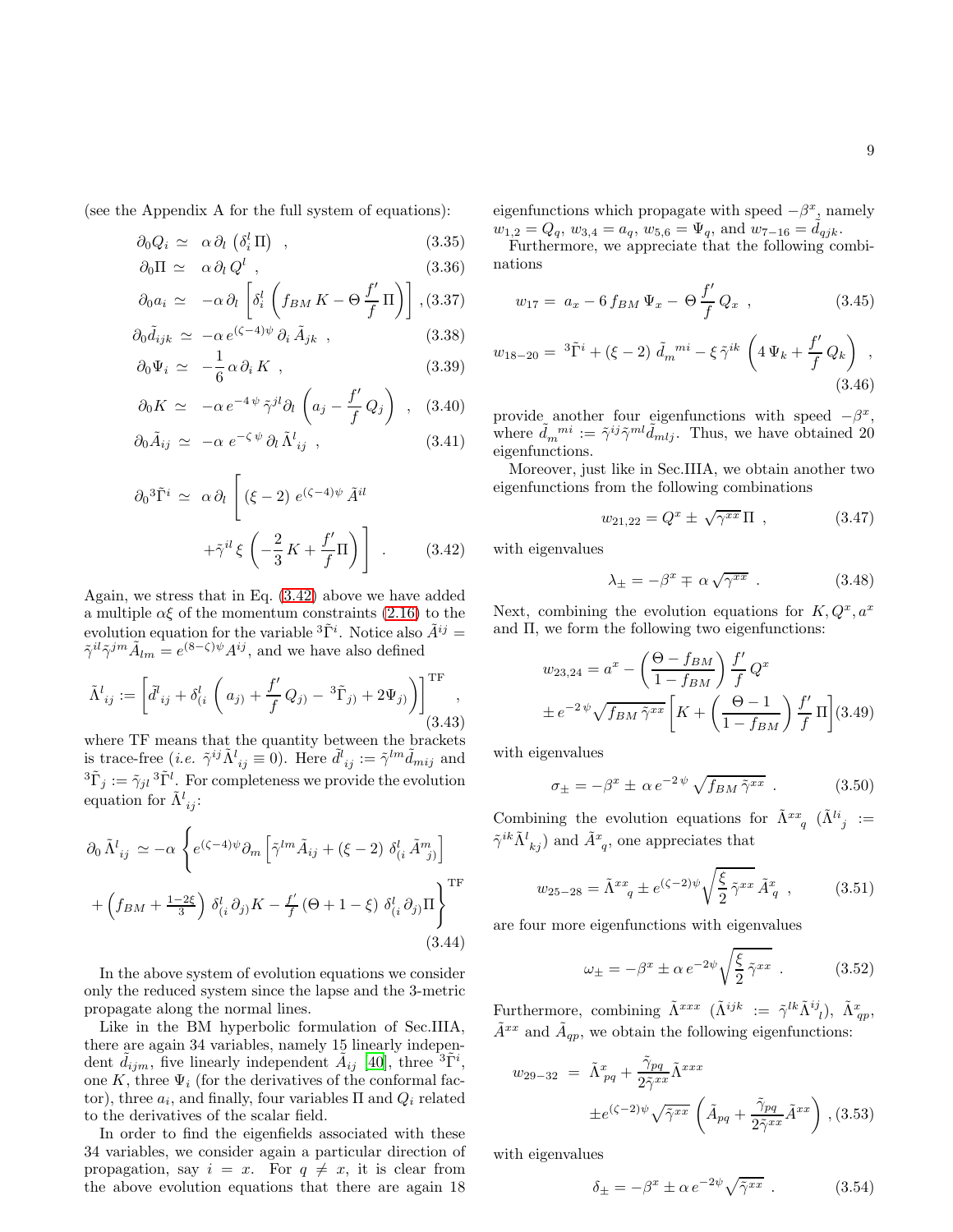As remarked in [\[6](#page-13-5)],  $w_{29-32}$  are in fact only four independent eigenfunctions since these are symmetric and *surface* traceless.

Finally the last 2 eigenfunctions are obtained by combining the evolution equations for  $\tilde{\Lambda}^{xxx}$ ,  $a^x$ ,  $Q^x$ ,  $\tilde{A}^{xx}$ , K and Π:

<span id="page-9-0"></span>
$$
w_{33,34} = \tilde{\Lambda}^{xxx} - \frac{1}{3}\tilde{\gamma}^{xx} \left(2\tilde{a}^x + \frac{f'}{f}\tilde{Q}^x\right)
$$
  

$$
\pm e^{2\psi} \sqrt{\tilde{\gamma}^{xx} \frac{2\xi - 1}{3}} \left[e^{(\zeta - 4)\psi} \tilde{A}^{xx} + \tilde{\gamma}^{xx} \left(-\frac{2}{3}K + \frac{f'}{f}\Pi\right)\right],
$$
(3.55)

where  $\tilde{a}^x := \tilde{\gamma}^{x_l} a_l$ , and  $\tilde{Q}^x := \tilde{\gamma}^{x_l} Q_l$ . These propagate with the following speeds

<span id="page-9-1"></span>
$$
\eta_{\pm} = -\beta^x \pm \alpha \, e^{-2\psi} \sqrt{\tilde{\gamma}^{xx} \frac{2\xi - 1}{3}} \tag{3.56}
$$

Thus, we have found the complete set of eigenfunctions and eigenvalues. The 34 linearly independent eigenfields  $w_{1-34}$  are equivalent to the 34 linearly independent variables  $(Q_i, \Pi, a_i, \tilde{d}_{ijk}, \Psi_i, K, \tilde{A}_{ij}, {}^3\tilde{\Gamma}^i)$ .

Now, like in the Bona-Massó system of Sec.IIIA, there are some eigenfunctions (namely  $w_{23,24}$ ) that might blowup when  $f_{BM} = 1$ . In order to avoid this problem while, maintaining the possible choice  $f_{BM} \equiv 1$ , one has two simple possibilities:  $\Theta = 1, f_{BM}$ . These are the same conditions found in Sec.IIIA for well behaved eigenfields. For instance, with  $\Theta = 1$  the eigenfunctions  $w_{23,24}$  reduce to

$$
w_{23,24} = a^x - \frac{f'}{f} Q^x \pm e^{-2\psi} \sqrt{f_{BM} \tilde{\gamma}^{xx}} K , \quad (3.57)
$$

with the same eigenvalues, and the blow-up disappears even if  $f_{BM} = 1$ . The same happens with the choice  $\Theta =$  $f_{BM}$  and thus we conclude again that in either case ( $\Theta =$  $1, f_{BM}$ , the choice  $f_{BM} \equiv 1$  requires  $\Theta = 1$  which lead, as emphasized before, to the modified harmonic slicing condition  $\Box t = -\frac{1}{f} \partial^t f$  [\[2](#page-13-1)] (cf. Eq. [\(2.23\)](#page-3-0) with  $\Theta =$  $f_{BM} \equiv 1$ .

The remaining eigenfunctions are smooth for any  $f_{BM} > 0$  and the eigenvalues are real valued. Note, on the other hand, that if  $f_{BM} = 0$  the eigenfunctions  $w_{23,24}$ degenerate and then the system is no longer complete.

None of the eigenvalues depend on  $\zeta$ , and the values  $\zeta = 2, 4$  seem the optimal since in that case many exponential factors cancel out  $(\zeta = 4$  is the one used in the original BSSN formulation of GR, while  $\zeta = -2$  has been used for constructing initial data [\[18\]](#page-13-17)). On the other hand, from Eqs.  $(3.55)$  and  $(3.56)$  we appreciate that the eigenfunctions and the eigenvalues are real and nondegenerate only for  $\xi > 1/2$ , and therefore the system is strongly hyperbolic if this condition holds. A particular case corresponds to the value  $\xi = 2$  which seems to

be the most convenient since in that case the eigenfunctions  $w_{18-20}$  (see Eq. [\(3.46\)](#page-8-2)),  $w_{25-28}$  (see Eq. [\(3.51\)](#page-8-3)), and  $w_{33,34}$  (see Eq.  $(3.55)$ ) are simpler. In fact this is the value used in the original BSSN formulation of GR. We remark that taking  $\xi = 0$  corresponds to the case where the momentum constraint is not added to the evolution equation for  ${}^{3}\tilde{\Gamma}^{i}$  (cf. Eq. [\(3.42\)](#page-8-1)), and that choice makes the system not even weakly hyperbolic since the eigenvalues [\(3.56\)](#page-9-1) become imaginary. This is a feature that was already present in pure GR [\[6](#page-13-5)]. Actually, when the scalar field  $\phi$  is absent, the hyperbolicity analysis presented in this Section is similar (for  $\zeta = 4$  and  $\xi = 2$ ) to the corresponding analysis of the standard BSSN formulation [\[6\]](#page-13-5). Finally, it is important to mention that in order to avoid any possible divergence in the eigenfields or in the source terms (the terms not contributing to the principal part of the evolution equations) of both formulations, one needs to consider only STT with  $f(\phi) > 0$ (i.e. a positive definite NMC function). This in turn precludes the possibility of having an infinite or negative effective gravitational constant  $G_{\text{eff}}$  (cf. Eqs. [\(2.7\)](#page-2-3)).

## IV. DISCUSSION

In this paper we have constructed two novel first order strongly hyperbolic formulations of the STT in the Jordan frame along the lines of the BM and BSSN approaches. Such constructions show that both formulations have a well-posed Cauchy problem. This analysis fills the gap of a previous study on the Cauchy problem of STT [\[2\]](#page-13-1) and confirms that the Jordan frame is mathematically adequate for treating the initial value problem.

One of the most interesting features of the formulations presented here is that a modified Bona-Massó slicing condition is required for the two new systems to be strongly hyperbolic while allowing several slicings  $(f_{BM} > 0)$ which are natural generalizations of the slicings used in pure GR. In particular  $\Theta = 1, f_{BM}$  in Eq. [\(2.24\)](#page-3-1) are two simple choices that lead to well behaved eigenfields.

In the absence of a scalar field, the equations of Sec.IIIA,B reduce (for  $\varsigma = -1, \zeta = 4$  and  $\xi = 2$ ) to the known BM and BSSN formulations of GR (when the NMC function is trivial, *i.e.*,  $F(\phi) \equiv 1$ , the "gravitational" and the scalar-field sectors decouple completely up to principal part).

What remains to be investigated is the usefulness and robustness of these formulations in actual numerical experiments, as well as the inclusion of a "live shift". Actually, we plan to analyze the dynamical transition to the phenomenon of spontaneous scalarization in boson stars arising in STT [\[29\]](#page-13-28) and the subsequent gravitational collapse to a black hole with gravitational wave emission of scalar type, using one or both of the hyperbolic formulations presented here. Both phenomena (sponta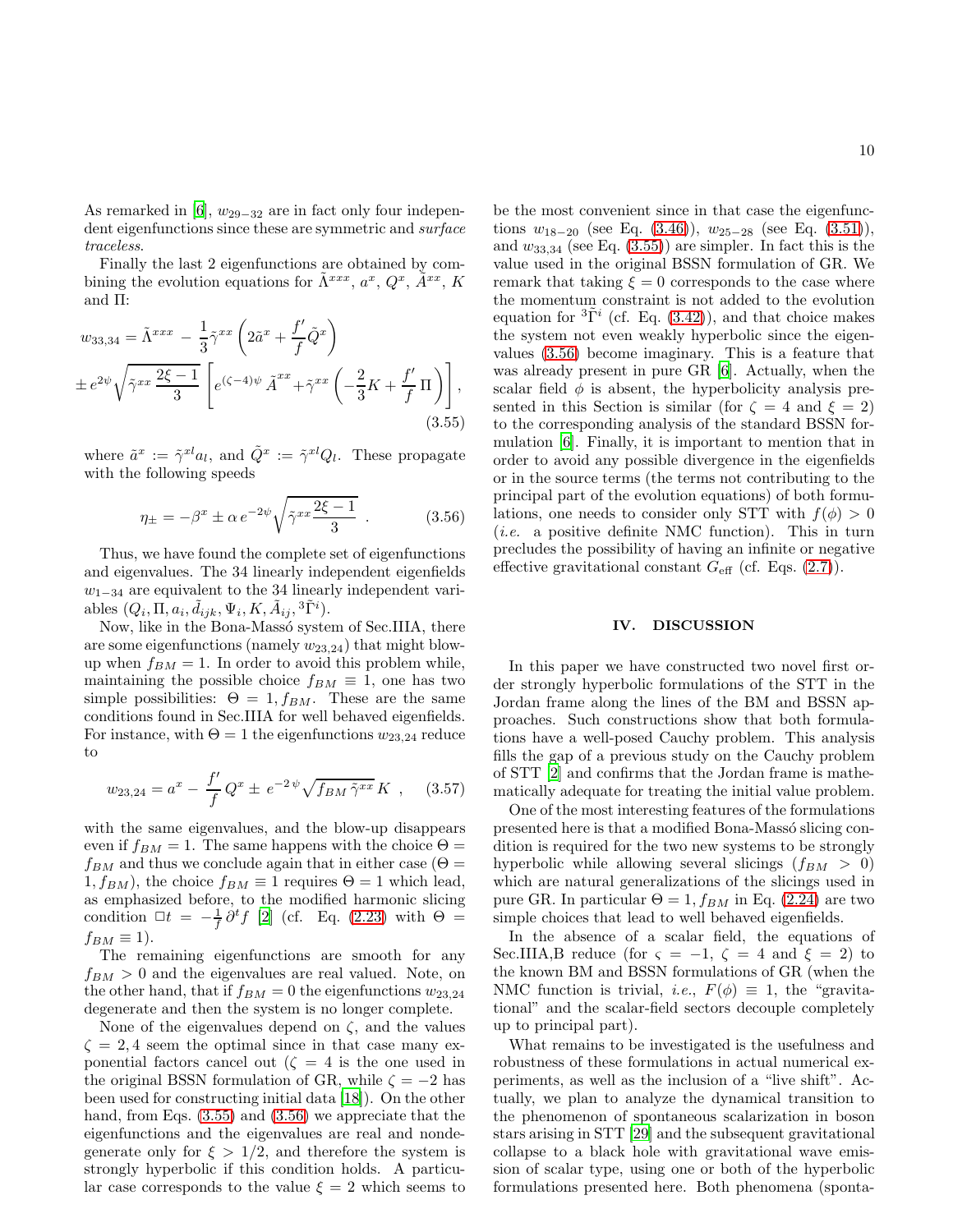neous scalarization and scalar gravitational waves) are even present in spherical symmetry due to the NMC, therefore by assuming such a symmetry one can simplify the equations without eliminating the interesting physical features.

An important consequence of the analysis presented here is that a slightly more general STT which includes a function  $\omega(\phi)$  in the kinetic term of the scalar-field sector of the action  $(2.1)$  *(i.e.* the kinetic term has the form  $\omega(\phi)(\nabla \phi)^2/2$  posses a well-posed Cauchy problem as well (except for some choices of  $\omega(\phi)$ ; see Ref. [\[30\]](#page-13-29)). The fact is that all the terms with  $\omega(\phi)$  do not contribute to the principal part of the equations associated with the *metric* sector (*i.e.* the equivalent of Eq.  $(2.2)$ ), while the scalar-field sector (the equivalent of Eq. [\(2.8\)](#page-2-5)) preserves the quasilinear diagonal hyperbolic form (see Ref. [\[30](#page-13-29)] for the detailed equations). Thus, up to principal part such STT are identical to the ones analyzed here. The relevance of this generalization is that such STT can be mapped to the so-called *modified theories* of gravity which are given by a Lagrangian density  $f(R)$ (R being the Ricci scalar) [\[30\]](#page-13-29). Some specific choices of  $f(R)$  lead to gravity theories which have been recently analyzed in several contexts. Notably, in the cosmological setting such theories have been proposed as an alternative to dark energy, since they can produce an accelerating expansion of the Universe without any exotic form of matter [\[31,](#page-13-30) [32](#page-13-31)]. However, it must be emphasized that some of these theories might violate the solar system tests [\[33,](#page-13-32) [34](#page-13-33)], and some modifications are required to circumvent such drawbacks (see Ref. [\[35](#page-13-34)] for a review). The point we want to underline here is that, from the mathematical point of view, the viability of such theories relies heavily on the well-posedness of the Cauchy problem.

### Acknowledgments

This work was supported in part by CONACyT grants SEP-2004-C01-47209-F, and 149945, by DGAPA-UNAM grants IN112401 and IN119005. DM acknowledges support from CONACyT.

## V. APPENDIX

### A. Full system of equations

The full system of evolution equations for the generalized Bona-Massó formulation of STT is the following,

$$
\frac{\frac{d}{dt}Q_i}{\frac{d}{dt}\Pi} = \alpha \Pi K + \alpha Q^c D_c \ln(\alpha) + \alpha D_c Q^c
$$
\n
$$
-\frac{\alpha}{f\left(1 + \frac{3f'^2}{2f}\right)} \left[fV' - 2f'V\right]
$$
\n
$$
-\frac{1}{2}f'(1 + 3f'')(Q^2 - \Pi^2) + \frac{1}{2}f'T_{\text{matt}}\right],
$$
\n(5.2)

$$
\frac{d}{dt}\alpha = -\alpha^2 \left( f_{BM} K - \Theta \frac{f'}{f} \Pi \right),\tag{5.3}
$$

$$
\frac{d}{dt}a_i = -\partial_i \left[ \alpha \left( f_{BM} K - \Theta \frac{f'}{f} \Pi \right) \right],
$$
\n(5.4)

$$
\frac{d}{dt}\gamma_{ij} = -2\alpha K_{ij} , \qquad (5.5)
$$
\n
$$
\frac{\partial}{\partial s}d_{\text{out}} = -\partial_{s}(\alpha K_{\text{in}}) + \gamma_{s}(\alpha \partial^{2} \beta^{l} + d_{\text{out}} \partial_{s} \beta^{l} + d_{\text{out}} \partial_{s} \beta^{l} + d_{\text{out}} \partial_{s} \beta^{l} + d_{\text{out}} \partial_{s} \beta^{l} + d_{\text{out}} \partial_{s} \beta^{l} + d_{\text{out}} \partial_{s} \beta^{l} + d_{\text{out}} \partial_{s} \beta^{l} + d_{\text{out}} \partial_{s} \beta^{l} + d_{\text{out}} \partial_{s} \beta^{l} + d_{\text{out}} \partial_{s} \beta^{l} + d_{\text{out}} \partial_{s} \beta^{l} + d_{\text{out}} \partial_{s} \beta^{l} + d_{\text{out}} \partial_{s} \beta^{l} + d_{\text{out}} \partial_{s} \beta^{l} + d_{\text{out}} \partial_{s} \beta^{l} + d_{\text{out}} \partial_{s} \beta^{l} + d_{\text{out}} \partial_{s} \beta^{l} + d_{\text{out}} \partial_{s} \beta^{l} + d_{\text{out}} \partial_{s} \beta^{l} + d_{\text{out}} \partial_{s} \beta^{l} + d_{\text{out}} \partial_{s} \beta^{l} + d_{\text{out}} \partial_{s} \beta^{l} + d_{\text{out}} \partial_{s} \beta^{l} + d_{\text{out}} \partial_{s} \beta^{l} + d_{\text{out}} \partial_{s} \beta^{l} + d_{\text{out}} \partial_{s} \beta^{l} + d_{\text{out}} \partial_{s} \beta^{l} + d_{\text{out}} \partial_{s} \beta^{l} + d_{\text{out}} \partial_{s} \beta^{l} + d_{\text{out}} \partial_{s} \beta^{l} + d_{\text{out}} \partial_{s} \beta^{l} + d_{\text{out}} \partial_{s} \beta^{l} + d_{\text{out}} \partial_{s} \beta^{l} + d_{\text{out}} \partial_{s} \beta^{l} + d_{\text{out}} \partial_{s} \beta^{l} + d_{\text{out}} \partial_{s} \beta^{l} + d_{\text{out}} \partial_{s} \beta^{l} + d_{\text{
$$

$$
\partial_0 d_{ijk} = -\partial_i (\alpha K_{jk}) + \gamma_{l(j} \partial_{kj}^2 \beta^l + d_{ljk} \partial_i \beta^l + 2d_{il(j} \partial_{kj} \beta^l , \qquad (5.6)
$$

$$
\frac{d}{dt}K_{ij} = -D_i D_j \alpha + \alpha^3 R_{ij} + \alpha K K_{ij} - 2\alpha K_{il} K^l_j
$$

$$
+ 4\pi G_0 \alpha \left[ \gamma_{ij} (S - E) - 2 S_{ij} \right] , \qquad (5.7)
$$

$$
\partial_0 V^i = -V^l \partial_l \beta^i + (1+\varsigma) D_l \left[ \alpha \left( K^{il} - \gamma^{il} K \right) \right] \n+ \frac{1}{2} \left( \partial^i \partial_m \beta^m - \partial^m \partial_m \beta^i \right) \n- \varsigma \alpha \left[ a_j \left( K^{ij} - \gamma^{ij} K \right) + 8\pi G_0 J^i \right] \n+ \alpha K^{jk} \left( \delta^i_{\ j} {}^3\Gamma^l_{\ kl} - {}^3\Gamma^i_{\ jk} \right) .
$$
\n(5.8)

where we remind the notations  $d/dt := \partial_t - \mathcal{L}_{\beta}$  and  $\partial_0 := \partial_t - \beta^l \partial_l.$ 

In fact this last equation can also be written as

<span id="page-10-0"></span>
$$
\partial_0 V_i = V_l \partial_i \beta^l + \alpha (1 + \varsigma) \partial_l \left( K^l_i - \delta^l_i K \right)
$$

$$
+ \alpha a_j \left( K^j_i - \delta^j_i K \right) + \frac{1}{2} \left( \partial^2_{mi} \beta^m - \gamma_{ij} \gamma^{ml} \partial^2_{ml} \beta^j \right)
$$

$$
- \alpha K^{jk} \left\{ \gamma_{ij} \left[ 2V_k - (2 + \varsigma)^3 \Gamma^l_{kl} \right]
$$

$$
+ \frac{3 \Gamma_{ijk} + (1 + \varsigma)^3 \Gamma_{kij}}{2} - \varsigma \alpha 8 \pi G_0 J_i , \qquad (5.9)
$$

where we note that  ${}^{3}\Gamma^{i}{}_{jk}$  =  $\gamma^{il} (2d_{(jk)l} - d_{ljk})$  and  ${}^{3}\Gamma^{l}_{kl} = \gamma^{jl} d_{kjl} = \partial_{k} (\ln \sqrt{\gamma}).$  So for the optimal choice  $\zeta = -1$ , Eq. [\(5.9\)](#page-10-0) reduces to the usual equation of the BMSS formulation (cf. Eq. (8) of Ref. [\[36\]](#page-14-4)).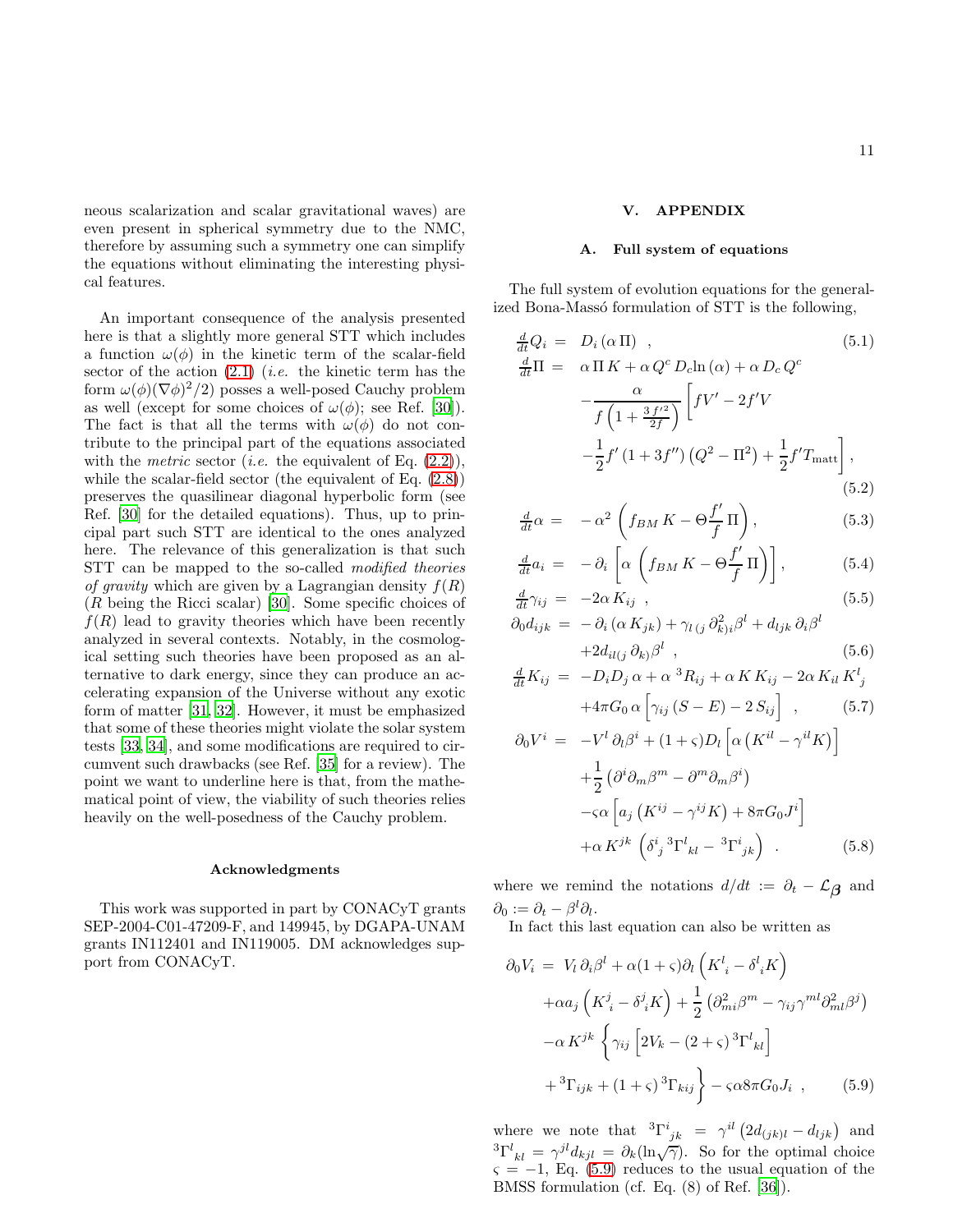We also write here the following terms which contain the contributions of the scalar and matter fields [\[2\]](#page-13-1):

<span id="page-11-0"></span>
$$
4\pi G_0 \alpha \left[ (S - E)\gamma_{ij} - 2S_{ij} \right] =
$$
  
\n
$$
-\frac{\alpha}{f} \left[ Q_i Q_j (1 + f'') + f'(D_i Q_j + \Pi K_{ij}) + S_{ij}^{\text{matt}} \right]
$$
  
\n
$$
+\frac{\gamma_{ij} \alpha}{2f \left( 1 + \frac{3f'^2}{2f} \right)} \left[ (Q^2 - \Pi^2) \left( \frac{f'^2}{2f} - f'' \right) - f'V' \right]
$$
  
\n
$$
-2V \left( 1 + \frac{f'^2}{2f} \right) + (S_{\text{matt}} - E_{\text{matt}}) \left( 1 + \frac{f'^2}{f} \right) \right],
$$
  
\n(5.10)

$$
4\pi G_0 \alpha (S + E) = \alpha \frac{f'}{f} (D_m Q^m + \Pi K)
$$
  
+ 
$$
\frac{\alpha}{f \left(1 + \frac{3f'^2}{2f}\right)} \left\{ \Pi^2 \left(1 + \frac{3f'^2}{4f} + \frac{3f''}{2}\right) \right\}
$$
  
+ 
$$
Q^2 \left[\frac{3f'^2}{4f} (1 + 2f'') - \frac{f''}{2}\right] \right\}
$$
  
+ 
$$
\frac{\alpha}{2f \left(1 + \frac{3f'^2}{2f}\right)} \left\{ S_{\text{matt}} + E_{\text{matt}} \left(1 + \frac{3f'^2}{f}\right) \right\}
$$
  
- 
$$
2V \left(1 - \frac{3f'^2}{2f}\right) - 3f'V' \left.\right\} , \qquad (5.11)
$$

<span id="page-11-1"></span>
$$
8\pi G_0 J_i = \frac{1}{f} \left[ -f'\left( K_{mi} Q^m + D_i \Pi \right) - \Pi Q_i \left( 1 + f'' \right) + J_i^{\text{matt}} \right] . \quad (5.12)
$$

The 3-Ricci tensor has the explicit form:

<span id="page-11-2"></span>
$$
{}^{3}R_{ij} = \partial_{l} {}^{3}\Gamma^{l}{}_{ij} - \partial_{i} {}^{3}\Gamma^{l}{}_{jl} + {}^{3}\Gamma^{m}{}_{ij} {}^{3}\Gamma^{l}{}_{ml} - {}^{3}\Gamma^{l}{}_{im} {}^{3}\Gamma^{m}{}_{lj}
$$
  
\n
$$
= -\partial_{m} d^{m}{}_{ij} - \partial_{(i} (2V_{j}) - d_{j})m^{m}
$$
  
\n
$$
-4 d^{m}{}_{mk} d_{(ij)}{}^{k} + 4d^{l}{}_{m} (i d_{j})l^{m} - d_{il}{}^{m} d_{jm}{}^{l}
$$
  
\n
$$
+ 2d^{l}{}_{mi} (d_{lj}{}^{m} - d^{m}{}_{lj}) + d_{lm}{}^{m} (2d_{(ij)}{}^{l} - d^{l}{}_{(ij)})
$$
  
\n(5.13)

This expression can be easily rewritten in the form used by the BMSS formulation (cf. Eq. (10) of Ref. [\[36](#page-14-4)]).

On the other hand, the full system of evolution equations for the generalized BSSN formulation of STT is the following:

$$
\frac{d}{dt}Q_i = D_i(\alpha \Pi) ,
$$
\n
$$
\frac{d}{dt}\Pi = \alpha \Pi K + \alpha Q^c D_c \ln(\alpha) + \alpha D_c Q^c
$$
\n
$$
-\frac{\alpha}{f\left(1 + \frac{3f'^2}{2f}\right)} \left[fV' - 2f'V\right]
$$
\n
$$
-\frac{1}{2}f'\left(1 + 3f''\right)\left(Q^2 - \Pi^2\right) + \frac{1}{2}f'T_{\text{matt}} \right] ,
$$
\n(5.15)

$$
\frac{d}{dt}\alpha = -\alpha^2 \left( f_{BM} K - \Theta \frac{f'}{f} \Pi \right) , \qquad (5.16)
$$

$$
\partial_0 \psi = -\frac{1}{6} \left( \alpha K - \partial_l \beta^l \right) , \qquad (5.17)
$$

$$
\frac{d}{dt}a_i = -\partial_i \left[ \alpha \left( f_{BM} K - \Theta \frac{f'}{f} \Pi \right) \right] , \qquad (5.18)
$$

$$
\frac{d}{dt}\tilde{\gamma}_{ij} = -2\alpha e^{(\zeta - 4)\psi} \tilde{A}_{ij} ,
$$
\n
$$
\partial_0 \tilde{d}_{ijk} = -\partial_i \left( \alpha e^{(\zeta - 4)\psi} \tilde{A}_{jk} \right) + \tilde{d}_{ijk} \partial_i \beta^l
$$
\n(5.19)

$$
+2\tilde{d}_{il(j}\partial_{k)}\beta^{l} - \frac{2}{3}\tilde{d}_{ijk}\partial_{l}\beta^{l} - \frac{1}{3}\tilde{\gamma}_{jk}\partial_{il}^{2}\beta^{l} +\tilde{\gamma}_{l(j}\partial_{kj}^{2}\beta^{l} , \qquad (5.20)
$$

$$
\partial_0 \Psi_i = -\frac{1}{6} \partial_i \left( \alpha \, K - \partial_l \beta^l \right) + \Psi_l \partial_i \beta^l \quad , \tag{5.21}
$$

$$
\frac{d}{dt}K = -D_i D^i \alpha + \alpha \left( e^{2(\zeta - 4)\psi} \tilde{A}_{ij} \tilde{A}^{ij} + \frac{1}{3} K^2 \right) \n+ 4\pi G_0 \alpha (E + S) ,
$$
\n(5.22)\n
$$
\begin{bmatrix}\n\tilde{\lambda} & -\zeta \psi \end{bmatrix} \begin{bmatrix}\n\tilde{\lambda} & \tilde{\lambda} & \tilde{\lambda} \\
\tilde{\lambda} & \tilde{\lambda} & \tilde{\lambda}\n\end{bmatrix}^{\text{TF}}
$$

$$
\frac{d}{dt}\tilde{A}_{ij} = e^{-\zeta \psi} \left[ -D_i D_j \alpha + \alpha \left( {}^3R_{ij} - 8\pi G_0 S_{ij} \right) \right]^{16} + \alpha \left[ \left( \frac{\zeta + 2}{6} \right) K \tilde{A}_{ij} - 2 e^{(\zeta - 4)\psi} \tilde{A}_{ik} \tilde{A}_{j}^{k} \right],
$$
\n(5.23)

where  $S_{ij}^{\text{TF}}$  can be extracted from Eq. [\(5.10\)](#page-11-0). In order to have a full first order formulation it is understood that the second order spatial derivatives of the lapse and the physical 3-metric appearing in the above equations have to be written respectively in terms of first derivatives of  $a_i$ ,  $\tilde{d}_{ijk}$  and  $\Psi_i$ .

The evolution equation for the  ${}^{3}\tilde{\Gamma}^{i}$  is:

$$
\partial_0{}^3 \tilde{\Gamma}^i = \alpha (\xi - 2) e^{(\zeta - 4)\psi} \partial_l \tilde{A}^{il} - \alpha \xi \left( \frac{2}{3} \tilde{\gamma}^{il} \partial_l K + 8\pi G_0 \tilde{J}^i \right) \n+ 2\alpha e^{(\zeta - 4)\psi} \tilde{A}^{lm} \left\{ \left[ \frac{\xi}{2} \left( \zeta + 2 \right) + 4 - \zeta \right] \Psi_l \delta^i{}_m \n- \delta^i{}_m a_l + \frac{\xi}{2} {}^3 \tilde{\Gamma}^i{}_{lm} \right\} \n+ \tilde{\gamma}^{jk} \partial^2_{jk} \beta^i + \frac{1}{3} \tilde{\gamma}^{ij} \partial^2_{kj} \beta^k - {}^3 \tilde{\Gamma}^j \partial_j \beta^i \n+ \frac{2}{3} {}^3 \tilde{\Gamma}^i \partial_j \beta^j , \qquad (5.24)
$$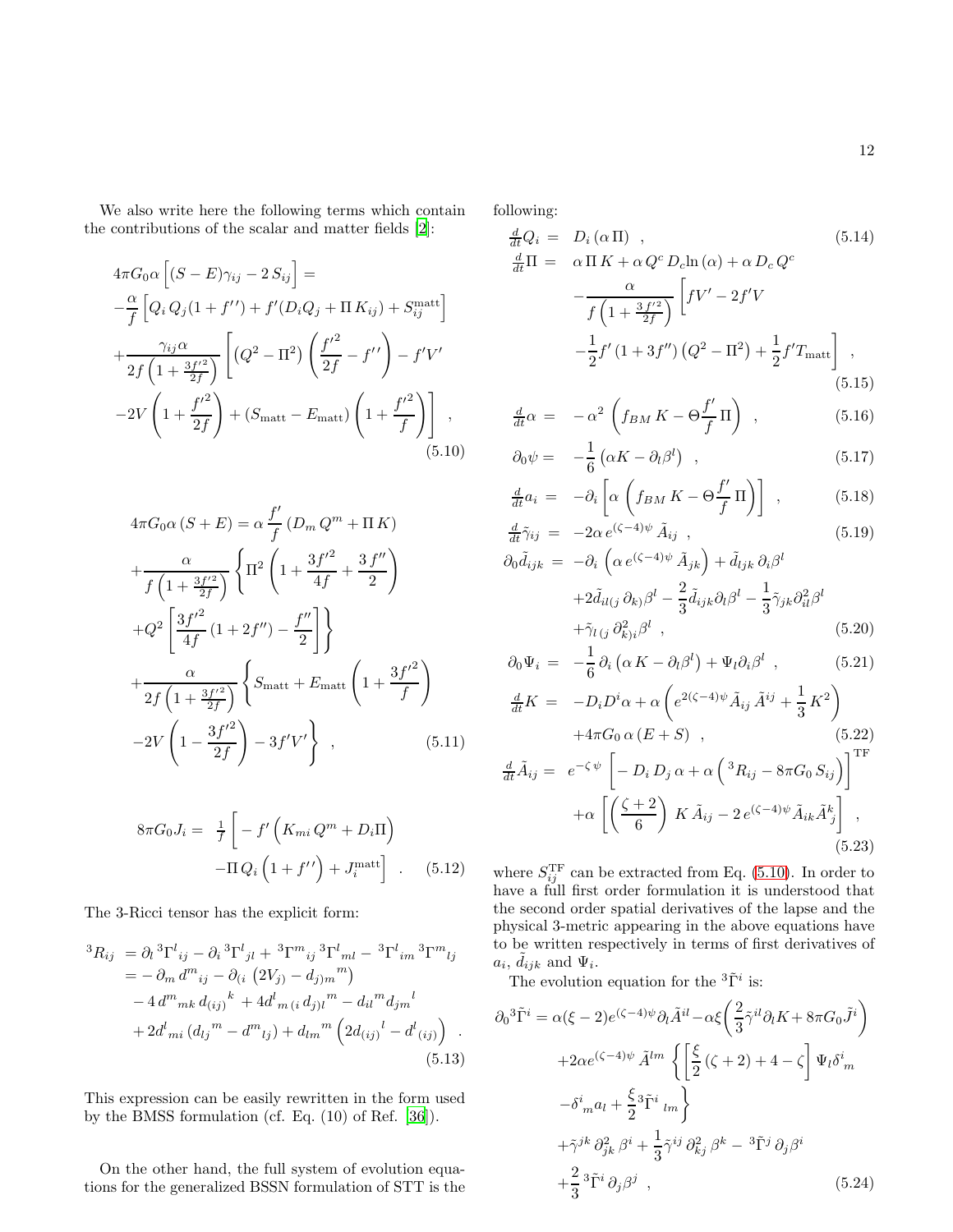where  $\tilde{J}^i := \tilde{\gamma}^{il} J_l$  whose explicit expression can be obtained from Eq. [\(5.12\)](#page-11-1).

We stress that the above equations reduce to the corresponding equations of the original BSSN formulation for  $\zeta = 4$  and  $\xi = 2$  [\[41\]](#page-14-5).

We must note that for tensor densities  $\mathcal D$  of weight w (here we omit the rank) the Lie derivative has an extra weight term:

<span id="page-12-0"></span>
$$
\mathcal{L}_{\beta} \mathcal{D} = \left[ \mathcal{L}_{\beta} \mathcal{D} \right]_{w=0} + w \mathcal{D} \partial_m \beta^m , \qquad (5.25)
$$

where the weight  $w$  is related to the power of the determinant of the physical metric as  $\gamma^{w/2}$ , and the first term on the right-hand side of Eq. [\(5.25\)](#page-12-0) is to be understood as the ordinary Lie derivative (as though  $D$  were a true tensor). For instance, in the case of  $\tilde{\gamma}_{ij}$  and  $\tilde{A}_{ij}$ , we see from Eqs.  $(3.29)$  and  $(3.30)$  that these are  $(0,2)$  tensor densities of weight  $-2/3$  and  $-\zeta/6$ , respectively so

$$
\mathcal{L}_{\beta} \mathcal{D}_{ij} = \beta^m \partial_m \mathcal{D}_{ij} + \mathcal{D}_{im} \partial_j \beta^m + \mathcal{D}_{mj} \partial_i \beta^m + w \mathcal{D}_{ij} \partial_m \beta^m ,
$$
\n(5.26)

where  $\mathcal{D}_{ij}$  stands for  $\tilde{\gamma}_{ij}$  and  $\tilde{A}_{ij}$  with  $w = -2/3$  and  $w = -\zeta/6$ , respectively.

For completeness, we provide the expression of the 3- Ricci tensor  ${}^3R_{ij}$  in terms of the conformal metric [\(3.29\)](#page-7-0)

$$
{}^{3}R_{ij} = {}^{3}\tilde{R}_{ij} + {}^{3}R^{\psi}_{ij} , \qquad (5.27)
$$

where

<span id="page-12-1"></span>
$$
{}^{3}\tilde{R}_{ij} = -\frac{1}{2}\tilde{\gamma}^{lm}\partial_{lm}^{2}\tilde{\gamma}_{ij} + \tilde{\gamma}_{k(i}\partial_{j})^{3}\tilde{\Gamma}^{k} + {}^{3}\tilde{\Gamma}^{k} {}^{3}\tilde{\Gamma}_{(ij) k} + \tilde{\gamma}^{lm}\left(2\, {}^{3}\tilde{\Gamma}^{k}{}_{l(i} {}^{3}\tilde{\Gamma}_{j) km} + {}^{3}\tilde{\Gamma}^{k}{}_{im} {}^{3}\tilde{\Gamma}_{klj}\right) , (5.28) {}^{3}R_{ij}^{\psi} := -2\,\tilde{D}_{i}\tilde{D}_{j}\,\psi - 2\tilde{\gamma}_{ij}\,\tilde{D}^{k}\tilde{D}_{k}\,\psi + 4(\tilde{D}_{i}\psi)\,(\tilde{D}_{j}\psi) -4\,\tilde{\gamma}_{ij}(\tilde{D}^{k}\,\psi)\,(\tilde{D}_{k}\,\psi) , \qquad (5.29)
$$

where  $\ddot{D}$  stands for the covariant derivative associated with the conformal metric  $\tilde{\gamma}^{ij}$ , and  ${}^3\tilde{\Gamma}_{kij} := \tilde{\gamma}_{kl} {}^3\tilde{\Gamma}^l{}_{ij}$ . In fact by putting tildes in Eq. [\(5.13\)](#page-11-2), and noticing that  $\tilde{d}_{km}^m = {}^3\tilde{\Gamma}^l_{kl} = \partial_k(\ln\sqrt{\tilde{\gamma}}) \equiv 0$  (since  $\tilde{\gamma} := 1$ ), we see that Eq. [\(5.28\)](#page-12-1) can be written as Eq. [\(5.13\)](#page-11-2) with the terms involving  $\tilde{d}_{lm}^{\ \ m}$  dropped. Moreover, the constraint equations [\(2.15\)](#page-2-8) and [\(2.16\)](#page-2-8) can be easily rewritten in terms of the quantities defined in Eqs.  $(3.29)–(3.34)$  $(3.29)–(3.34)$ .

#### B. Simple example of an hyperbolic system

Let us consider the system

<span id="page-12-3"></span>
$$
\partial_t u_1 + a \, \partial_x u_1 + b \, \partial_x u_2 = S_{u_1}(u_1, u_2) \quad , \tag{5.30}
$$

$$
\partial_t u_2 + c \, \partial_x u_1 + d \, \partial_x u_2 = S_{u_2}(u_1, u_2) \quad , \tag{5.31}
$$

13

where the coefficients  $a - d$  are in general functions of  $(t, x)$ , and the  $S_{u_1, u_2}(u_1, u_2)$  are source functions. Using the judicious guessing approach we shall construct a new system of the form [\(3.3\)](#page-5-1) which is manifestly hyperbolic, and then we shall confront this method with the more systematic method which uses linear algebra.

First we ask for a linear combination  $w := u_1 + \sigma u_2$ to be the eigenfunction. This means that we write an evolution equation for w, where  $\sigma(a, b, c, d)$  is a function of the coefficients  $a-d$ , such that the r.h.s takes the form  $-\lambda_{\sigma} \partial_x w$ , where  $\lambda_{\sigma}$  will be the eigenvalue. In this way we have

<span id="page-12-2"></span>
$$
\partial_t (u_1 + \sigma u_2) \simeq -\partial_x \left[ (a + \sigma c) u_1 + (b + \sigma d) u_2 \right]
$$

$$
\simeq - (a + \sigma c) \partial_x \left( u_1 + \frac{b + \sigma d}{a + \sigma c} u_2 \right) . \tag{5.32}
$$

Note that with the symbol  $\simeq$  we have discarded from the analysis all the terms which do not contain derivatives of  $u_1$  and  $u_2$  (including the sources). In this way we can assume as that the coefficients  $a - d$  are "constants". By comparing the coefficients of  $u_2$  on both sides of Eq. [\(5.32\)](#page-12-2), we see that we need to take  $\sigma =$ (b+  $\sigma d/(a + \sigma c)$ , which implies  $\sigma_{\pm} = \frac{d - a \pm \sqrt{(a-d)^2 + 4bc}}{2c}$  $\frac{a-a_1+4ac}{2c}$ . Moreover, the eigenfunctions will be smooth provided  $c(t, x)$  does not vanish in some spacetime point.

Therefore we conclude that the two eigenfunctions are  $w_{\pm} = u_1 + \sigma_{\pm}u_2$  with the corresponding eigenvalues  $\lambda_{\pm} = a + \sigma_{\pm}c = \frac{a + d \pm \sqrt{(a-d)^2 + 4bc}}{2}$  $\frac{a-a_1+4ac}{2}$ . The eigenvalues are real and the eigenfunctions are nondegenerate if  $(a-d)^2 + 4bc > 0$  and  $c \neq 0$ . If this condition holds and the eigenfields are smooth then the system is strongly hyperbolic [\[42\]](#page-14-6).

Now, let us find the eigenfunctions of the same system using the standard method of linear algebra. We rewrite the system in a more convenient matrix form as:

<span id="page-12-4"></span>
$$
\partial_t \begin{pmatrix} u_1 \\ u_2 \end{pmatrix} + \begin{pmatrix} a & b \\ c & d \end{pmatrix} \partial_x \begin{pmatrix} u_1 \\ u_2 \end{pmatrix} \simeq 0 . \qquad (5.33)
$$

The eigenvalues  $\lambda$  of the characteristic matrix turn out to be  $\lambda_{\pm} = \frac{a + d \pm \sqrt{(a-d)^2 + 4bc}}{2}$  $\frac{1-a}{2}$ , which are identical to the ones found before. On the other hand, the eigenvectors are:

$$
v_{+} = \begin{pmatrix} -\sigma_{-} \\ 1 \end{pmatrix} , v_{-} = \begin{pmatrix} \sigma_{+} \\ -1 \end{pmatrix} . \qquad (5.34)
$$

Thus, the matrix of eigenvectors reads

$$
\mathbb{R} = \begin{pmatrix} -\sigma_- & \sigma_+ \\ 1 & -1 \end{pmatrix} . \tag{5.35}
$$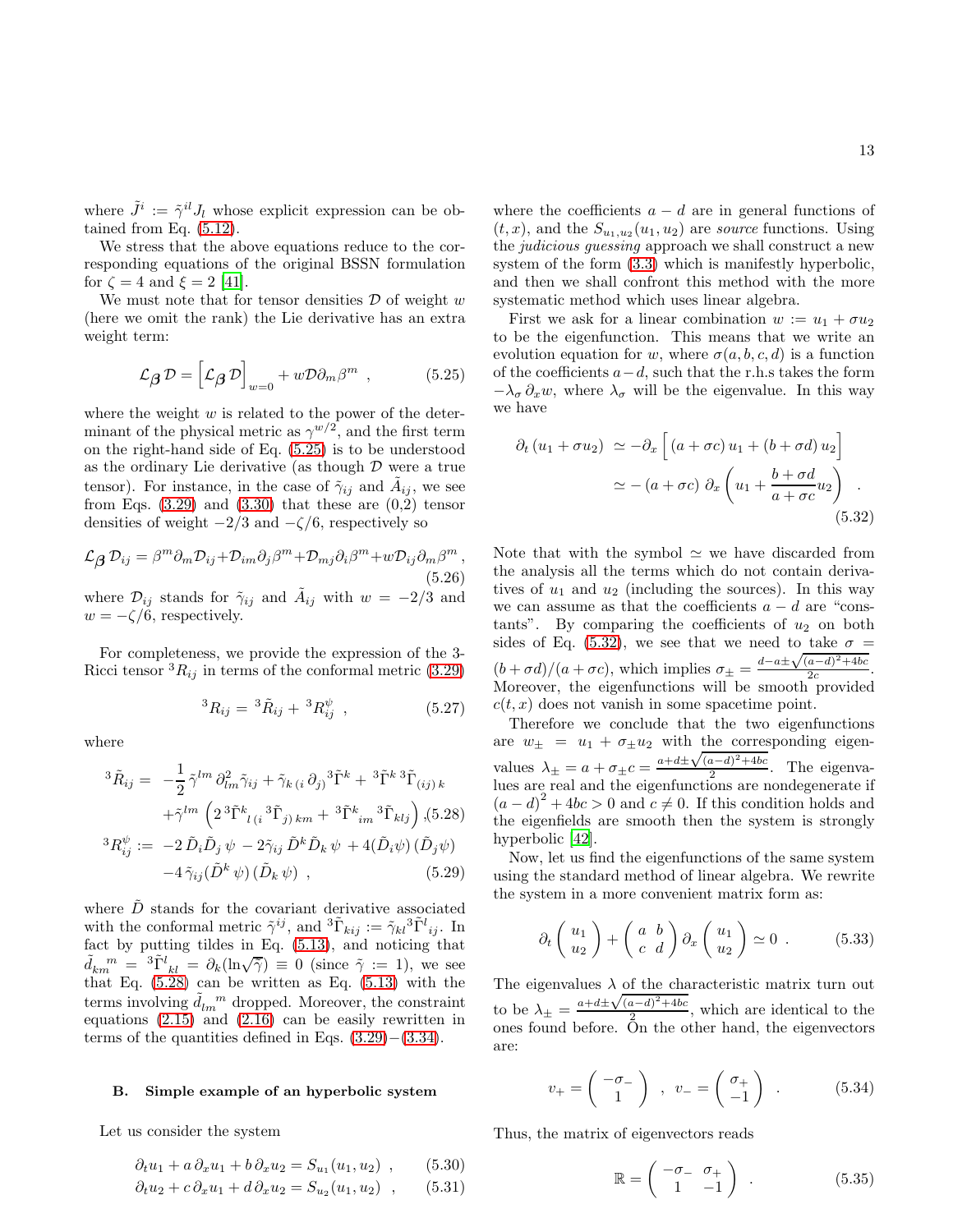Then we can write the eigenfunctions as:

$$
\begin{pmatrix} f_1 \\ f_2 \end{pmatrix} = \mathbb{R}^{-1} \begin{pmatrix} u_1 \\ u_2 \end{pmatrix} = \frac{1}{\sigma_+ - \sigma_-} \begin{pmatrix} u_1 + \sigma_+ u_2 \\ u_1 + \sigma_- u_2 \end{pmatrix},
$$
\n(5.36)

which are the same found before modulo the factor  $\frac{1}{\sigma_+ - \sigma_-} = c / \sqrt{(a-d)^2 + 4bc}$ . The fact that we do not obtain exactly the same eigenfunctions is a consequence of the fact that the eigenvectors are unique only up to a rescaling. However, both pairs of eigenfunctions  $w_{\pm}$  and  $f_{1,2}$  are equivalent.

Finally, notice that if  $a = d$ , then  $\lambda_{\pm} = a \pm \sqrt{bc}$ , and  $w_{\pm} = u_1 \pm \sqrt{b/c} u_2$ . Thus a plays the same roll as  $-\beta^i$  in the evolution equations of Sec.II. For instance, if the coefficients  $b, c$  are null, the equations  $(5.30)$  and  $(5.31)$  decouple and then  $u_1$  and  $u_2$  are themselves eigenfunctions, indicating that they propagate along the "nor-

- <span id="page-13-0"></span>[1] V. Faraoni, *Cosmology in Scalar-Tensor Gravity* (Kluwer Academic Publishers, Dordrecht, The Netherlands, 2004).
- <span id="page-13-1"></span>[2] M. Salgado, Class. Quantum Grav. 23, 4719 (2006), grqc/0509001.
- <span id="page-13-2"></span>[3] R. M. Wald, *General Relativity* (The University of Chicago Press, Chicago, U.S.A., 1984).
- <span id="page-13-3"></span>[4] R. Arnowitt, S. Deser, and C. W. Misner, in *Gravitation: An Introduction to Current Research*, edited by L. Witten (John Wiley, New York, 1962), pp. 227–265.
- <span id="page-13-4"></span>[5] J. York, in *Sources of Gravitational Radiation*, edited by L. Smarr (Cambridge University Press, Cambridge, England, 1979).
- <span id="page-13-5"></span>[6] M. Alcubierre, *Introduction to* 3+ 1 *Numerical Relativity* (Oxford Univ. Press, Oxford, 2008 (in press)).
- <span id="page-13-6"></span>[7] C. Bona, J. Massó, E. Seidel, and J. Stela, Phys. Rev. Lett. 75, 600 (1995), gr-qc/9412071.
- <span id="page-13-7"></span>[8] C. Bona and J. Massó, Phys. Rev. Lett. 68, 1097 (1992).
- <span id="page-13-8"></span>[9] T. W. Baumgarte and S. L. Shapiro, Phys. Rev. D59, 024007 (1998), gr-qc/9810065.
- <span id="page-13-9"></span>[10] M. Shibata and T. Nakamura, Phys. Rev. D 52, 5428 (1995).
- <span id="page-13-10"></span>[11] C. M. Will, *Theory and experiment in gravitational physics* (Cambridge University Press, Cambridge, U.K., 1993).
- <span id="page-13-11"></span>[12] M. Salgado, D. Sudarsky, and H.Quevedo, Phys. Rev. D 53, 6771 (1996), gr-qc/9606038.
- <span id="page-13-12"></span>[13] M. Salgado, D. Sudarsky, and H. Quevedo, Phys. Lett. B 408, 69 (1997), gr-qc/9606039.
- <span id="page-13-13"></span>[14] M. Salgado, D. Sudarsky, and H. Quevedo, Astrophys. J. 488, 14 (1997).
- <span id="page-13-14"></span>[15] H. Quevedo, M. Salgado, and D. Sudarsky, Gen. Rel. Grav. 31, 767 (1999).
- <span id="page-13-15"></span>[16] M. Salgado, D. Sudarsky, and U. Nucamendi, Phys. Rev. D 58, 124003 (1998), gr-qc/9806070.
- <span id="page-13-16"></span>[17] T. Damour and G. Esposito-Farèse, Phys. Rev. D 54, 1474 (1996).

mal lines" (with speed  $a$ ). This is precisely what happens with eigenfunctions  $w_{1-18}$  of Sec.IIIA. On the other hand, when  $b$  and  $c$  are non-null, these coefficients are related to the propagation of the eigenfields some of which propagate along the "light cones". For instance, if b is identified with  $\alpha \gamma^{xx}$  (or  $-\varsigma \alpha \gamma^{xx}$ , or even  $\alpha f_{BM} \gamma^{xx}$ ) and  $c$  with  $\alpha$ , in many of the evolution equations of Sec.IIIA (assuming propagation only in the  $x'$  direction), then the  $\lambda_{+}$  are in turn to be identified with the speeds of propagation  $-\beta^x \pm \alpha \sqrt{\gamma^{xx}}$  or  $-\beta^x \pm \alpha \sqrt{-\varsigma \gamma^{xx}}$  or even  $-\beta^x \pm \alpha \sqrt{f_{BM}\gamma^{xx}}$  (cf. Eqs. [\(3.21\)](#page-6-6), [\(3.23\)](#page-6-7) and [\(3.26\)](#page-6-8), respectively) of several eigenfields (e.g.  $w_{\pm} = u_1 \pm \sqrt{\gamma^{xx}} u_2$ , or  $w_{\pm} = u_1 \pm \sqrt{-\varsigma \gamma^{xx}} u_2$ , or even  $w_{\pm} = u_1 \pm \sqrt{f_{BM} \gamma^{xx}} u_2$ , where  $u_1$  and  $u_2$  represent field variables like those entering in the expressions for  $w_{23-28}$ ,  $w_{29-32}$  and  $w_{33,34}$ respectively).

- <span id="page-13-17"></span>[18] E. Gourgoulhon (2007), gr-qc/0703035.
- <span id="page-13-18"></span>[19] O. Sarbach, G. Calabrese, J. Pullin, and M. Tiglio, Phys. Rev. D66, 064002 (2002), gr-qc/0205064.
- <span id="page-13-19"></span>[20] O. Reula (2004), gr-qc/0403007.
- <span id="page-13-20"></span>[21] O. A. Reula, Living Rev. Relativity 1, 3 (1998), URL <http://www.livingreviews.org/lrr-1998-3>.
- <span id="page-13-21"></span>[22] L. E. Kidder, M. A. Scheel, and S. A. Teukolsky, Phys. Rev. D 64, 064017 (2001), gr-qc/0105031.
- <span id="page-13-22"></span>[23] C. Bona, J. Massó, E. Seidel, and J. Stela, Phys. Rev. D 56, 3405 (1997), gr-qc/9709016.
- <span id="page-13-23"></span>[24] M. Campanelli, C. O. Lousto, P. Marronetti, and Y. Zlochower, Phys. Rev. Lett. 96, 111101 (2006), grqc/0511048.
- <span id="page-13-24"></span>[25] J. G. Baker, J. Centrella, D.-I. Choi, M. Koppitz, and J. van Meter, Phys. Rev. Lett. 96, 111102 (2006), grqc/0511103.
- <span id="page-13-25"></span>[26] Y. T. Liu, S. L. Shapiro, and B. C. Stephens, Phys. Rev. D **76**, 084017 (2007), gr-qc/0706.2360.
- <span id="page-13-26"></span>[27] L. Baiotti, I. Hawke, and L. Rezzolla, Class. Quantum Grav. 24, S187 (2007), gr-qc/0701043.
- <span id="page-13-27"></span>[28] M. Shibata, Y. T. Liu, S. L. Shapiro, and B. C. Stephens, Phys. Rev. D 74, 104026 (2006), astro-ph/0610840.
- <span id="page-13-28"></span>[29] A. W. Whinnett, Phys. Rev. D 61, 124014 (2000), grqc/9911052.
- <span id="page-13-29"></span>[30] N. Lanahan-Tremblay and V. Faraoni (2007), gr $qc/0709.4414.$
- <span id="page-13-30"></span>[31] S. M. Carroll, V. Duvvuri, M. Trodden, and M. S. Turner, Phys. Rev. D 70, 043528 (2004), astro-ph/0306438.
- <span id="page-13-31"></span>[32] S. Capozziello, S. Carloni, and A. Troisi, Recent Research Developments in Astronomy and Astrophysics-RSP/AA/21-2003 (2003), astro-ph/0303041.
- <span id="page-13-32"></span>[33] A. L. Erickcek, T. L. Smith, and M. Kamionkowski, Phys. Rev. D 74, 121501 (2006), astro-ph/0610483.
- <span id="page-13-33"></span>[34] T. Chiba, T. L. Smith, and A. L. Erickcek, Phys. Rev. D 75, 124014 (2007), astro-ph/0611867.
- <span id="page-13-34"></span>[35] S. Nojiri and S. D. Odintsov, Int. J. Geom. Meth. Mod. Phys. 4, 115 (2007), hep-th/0601213.